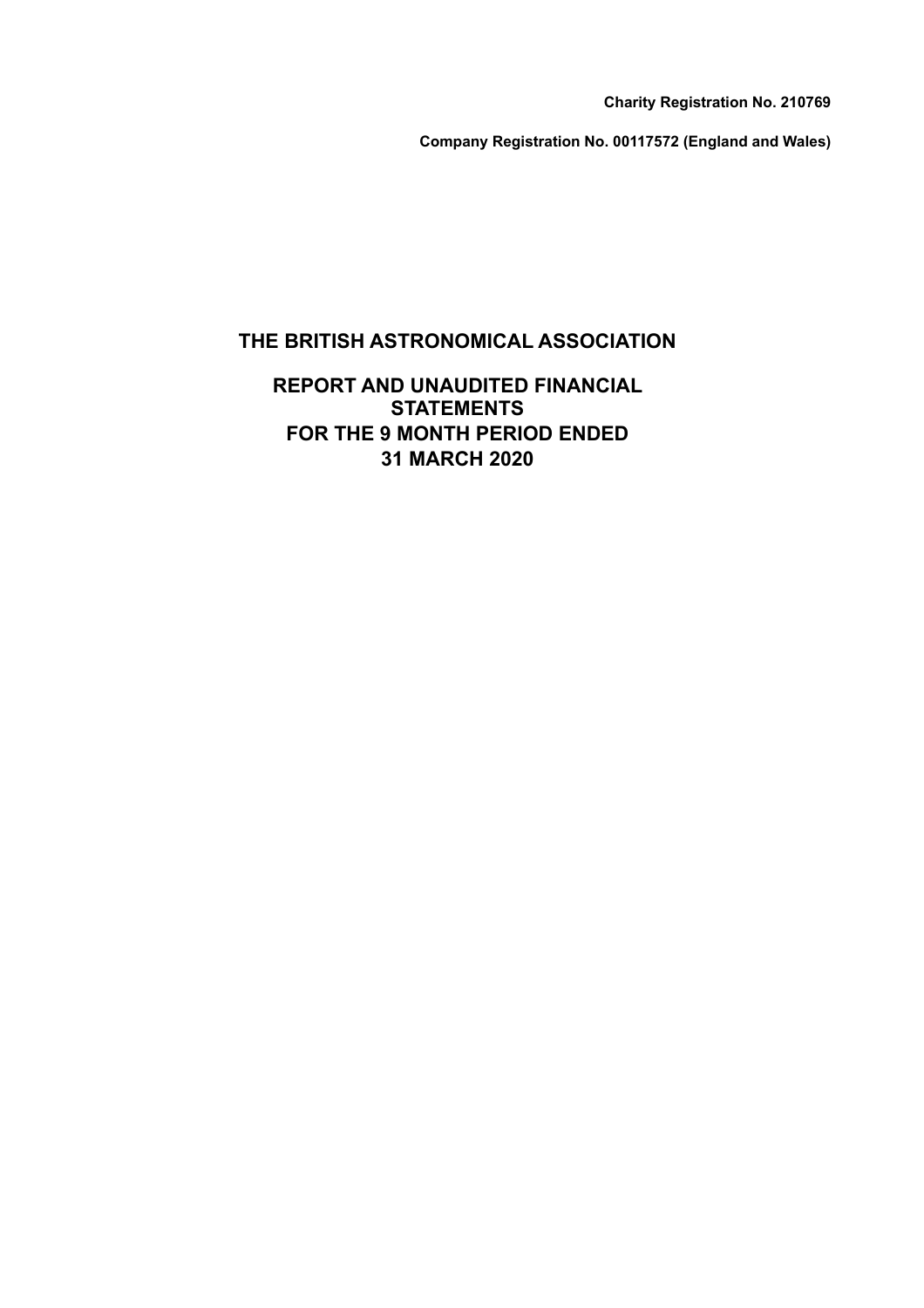### **LEGAL AND ADMINISTRATIVE INFORMATION**

| <b>Trustees</b>            | Mr A Lorrain (President)<br>Mr C Potter (Vice-President)<br>Dr R McKim<br>Dr G King (Treasurer)<br>Mr W Tarver (Company Secretary)<br>Dr N Hewitt<br>Mrs P Bosley<br>Mr J Chuter<br>Mr T Parsons |
|----------------------------|--------------------------------------------------------------------------------------------------------------------------------------------------------------------------------------------------|
| <b>Charity number</b>      | 210769                                                                                                                                                                                           |
| <b>Company number</b>      | 00117572                                                                                                                                                                                         |
| <b>Registered office</b>   | <b>Burlington House</b><br>Piccadilly<br>London<br>W1J0DU                                                                                                                                        |
| Independent examiner       | RSM UK Tax and Accounting Limited<br><b>Chartered Accountants</b><br><b>Highfield Court</b><br>Tollgate<br><b>Chandlers Ford</b><br>Eastleigh<br>Hampshire<br>SO53 3TY                           |
| <b>Bankers</b>             | <b>Bank of Scotland</b><br>PO Box 17235<br>Edinburgh<br><b>EH11 1YH</b>                                                                                                                          |
| <b>Investment advisors</b> | <b>CCLA</b><br><b>Senator House</b><br>85 Queen Victoria Street<br>London<br>EC4V 4ET                                                                                                            |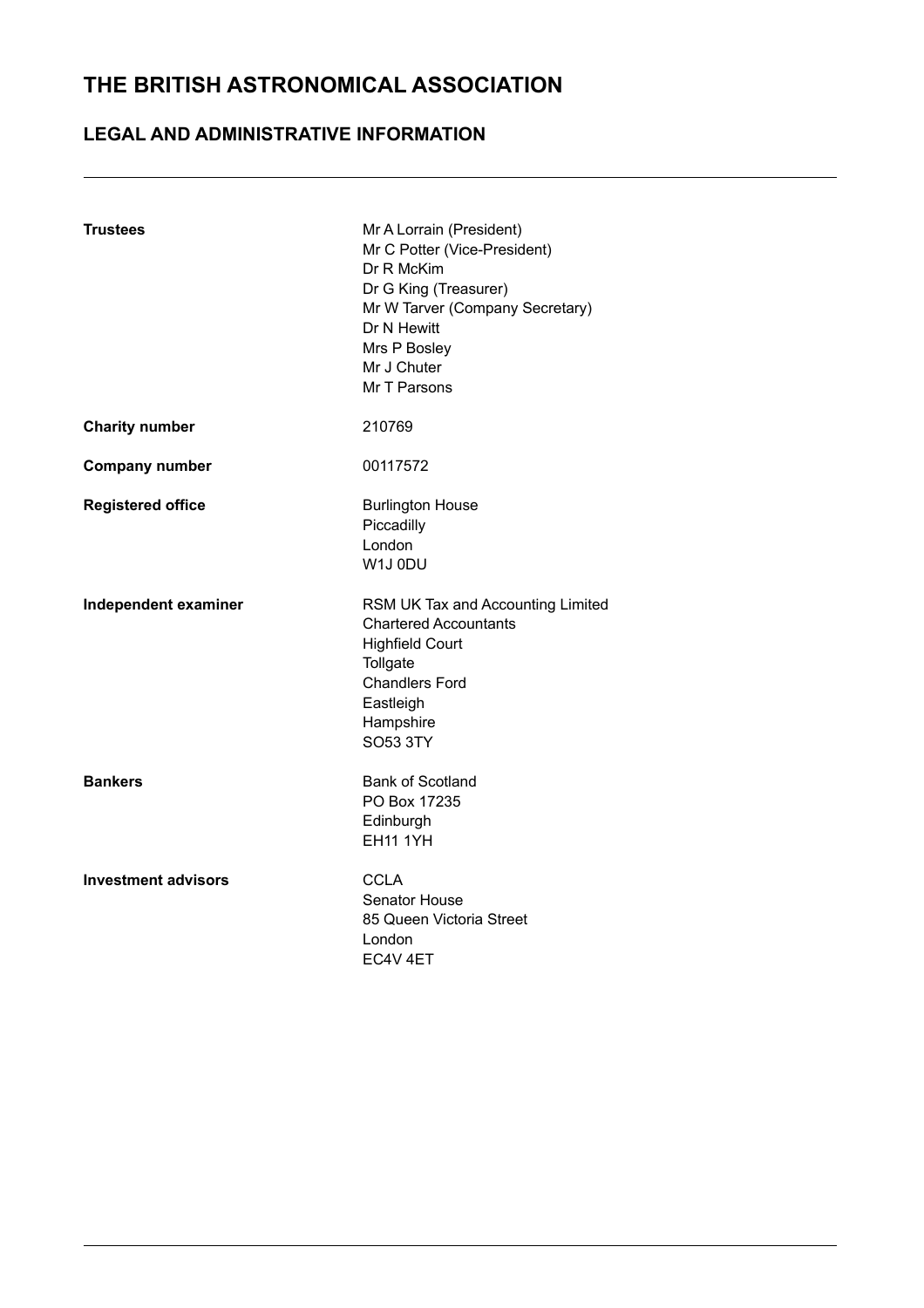# **TRUSTEES' REPORT (INCLUDING DIRECTORS' REPORT) FOR THE 9 MONTH PERIOD ENDED 31 MARCH 2020**

The Trustees of The British Astronomical Association present their annual report and financial statements for the period ended 31 March 2020 and confirm that the financial statements have been prepared in accordance with the accounting policies set out in note 1 to the financial statements and comply with the charity's Memorandum, Articles of Association and Byelaws, the Companies Act 2006 and "Accounting and Reporting by Charities: Statement of Recommended Practice applicable to charities preparing their accounts in accordance with the Financial Reporting Standard applicable in the UK and Republic of Ireland (FRS 102)" (as amended for accounting periods commencing from 1 January 2019).

#### **Objectives and activities**

The British Astronomical Association ("the Association") was formed in 1890 and is open to everyone interested in astronomy. The Association is registered as a limited company, limited by guarantee. The Association is also registered as a charity with the Charities Commission and its charitable objectives are as follows:

- To promote the science of astronomy and all branches of astronomical research;
- To promote the association of observers of all abilities, for mutual help, and their organisation in the work of astronomical observation;
- The circulation of current astronomical information;
- The encouragement of a popular interest in astronomy.

Through these objectives we aim to educate and train the general public in Science, Technology, Engineering and Mathematics (the STEM subjects) which are key to the furtherance of the society in which we live.

The activities to achieve the aims and objectives include; the publication of a Journal and other materials, the establishment of a membership base, the provision of observing sections to specialise in various areas of astronomical observation, the holding of meetings at various locations around the country, attend science and astronomy exhibitions and fairs, attend professional conferences, a website, electronic newsletter and social media presence.

The criteria we use to measure our success include; membership numbers, engagement via our website and social media, attendance at meetings

The governing document is the Memorandum and Articles of Association.

The Trustees, when making decisions, have due regard to the Charities Commission public benefit guidance when exercising any powers or duties to which the guidance is relevant.

#### **Officers, management and organisation**

The Trustees, who are also the directors for the purpose of company law, who served during the period were:

| Mr A Lorrain (President)        |                             |
|---------------------------------|-----------------------------|
| Mr C Potter (Vice-President)    |                             |
| Dr D Arditti                    | (Resigned 30 October 2019)  |
| Ms J McClean                    | (Resigned 30 October 2019)  |
| Dr R McKim                      |                             |
| Dr G King (Treasurer)           |                             |
| Mr W Tarver (Company Secretary) |                             |
| Dr N Hewitt                     |                             |
| Mrs P Bosley                    | (Appointed 30 October 2019) |
| Mr J Chuter                     | (Appointed 30 October 2019) |
| Mr T Parsons                    | (Appointed 30 October 2019) |
| Dr J Shears                     | (Resigned 30 October 2019)  |
|                                 |                             |

Mr W Tarver is Company Secretary and Trustee only.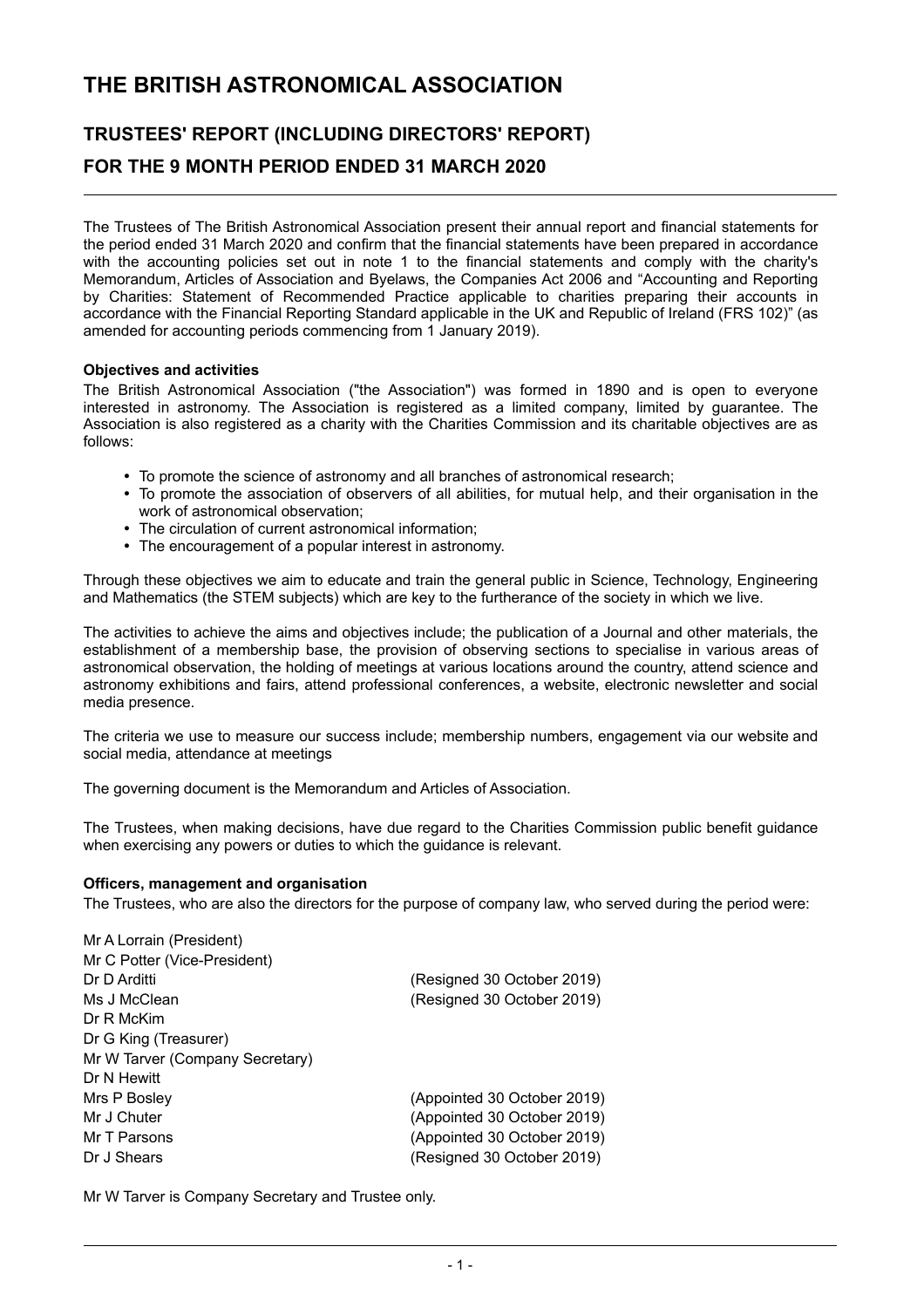### **TRUSTEES' REPORT (INCLUDING DIRECTORS' REPORT) (CONTINUED) FOR THE 9 MONTH PERIOD ENDED 31 MARCH 2020**

#### **Officers, management and organisation (continued)**

The affairs of the Association are managed by two bodies: The Board of Trustees and the Council.

The Board of Trustees constitutes the Trustees of the Charity and the Directors of the Company (revised Articles of Association, para.12). The Board has 'control over, and management of, all financial and administrative affairs and all property of the Association'.

The Board consists of nine Trustees (President, Vice-President, Treasurer, Business Secretary and five further members of the Association). All Trustees are elected annually by the members before the AGM, except the Vice-President who is ex officio the immediate past President and who serves as Vice-President for the duration of their successor's term. Trustees are normally long-standing members of the Association. The President is responsible for overall management of the operations of the Association. The Treasurer is responsible for all finance matters, reporting to the Trustees on the Association's financial position. The Business Secretary acts as the Company Secretary and has the management of all persons employed by the Association, and the management of the correspondence of the Association, the Board of Trustees and the Council.

New Trustees are provided with induction information and training by officers as required to meet their responsibilities. The Board meets in person at least twice per year to deal with the governance and management of the Association. In addition, the Board confers on a regular basis throughout the year, via teleconference and other electronic means.

The Council consists of the Board of Trustees, two additional Secretaries, the Section Directors and Postholders and five further members of the Association. The latter five, and the two additional Secretaries, are elected annually before the AGM. The two Secretaries deal with matters relating to scientific papers and meetings. The appointment of Section Directors and Postholders is confirmed annually by the Council.

The Council regulates and organises the scientific and public activities of the Association and the services to Members, subject to the financial and administrative control exerted by the Board of Trustees. The Council meets on a regular basis at least six times per year. Section Directors are responsible for the management of their Section, reporting to the Council on all matters arising.

#### **Achievements and performance**

As previously reported in last year's accounts the Association had agreed to amend its financial year to run to the end of March. This change having been made in order to allow more time for the final accounts to be completed and subjected to independent review in good time before their being published in the October edition of the journal.

Membership recorded at 31 March 2020 was 2,564 across all categories, the equivalent number at 31 March 2019 was 2,579 a decrease of 0.6% over the year. This apparent reduction of 15 will be monitored to ensure it is not the start of a trend, it is not currently considered a major cause for concern since it is well within the monthly variation caused by slight changes in members' subscription payment dates. It is one of the main aims of the Board & Council to reverse any real losses and to grow our membership.

For the financial period 2019/20 (9 months) the deficit of income over expenditure before gains/losses on investments was a loss of £51,446 (2018/19: surplus of £316,244 over 12 months). Unlike the most recent financial years the Association did not receive any bequests in the period. For comparison purposes, if bequests and donations are excluded from the 2018/19 figures, the operational deficit was £84,192 for that 12 month period.

The majority of the association's long term investments are invested with CCLA in their COIF Investment accumulation fund. This fund has performed well but like all other investments declined sharply as the COVID-19 pandemic took hold. The total value of our investments fell by £83,002 (2018/19: increased by £80,621) meaning we sustained a total loss during the period of £134,448 (2018/19: surplus of £396,865). Since the period end the markets have recovered a significant portion of their losses.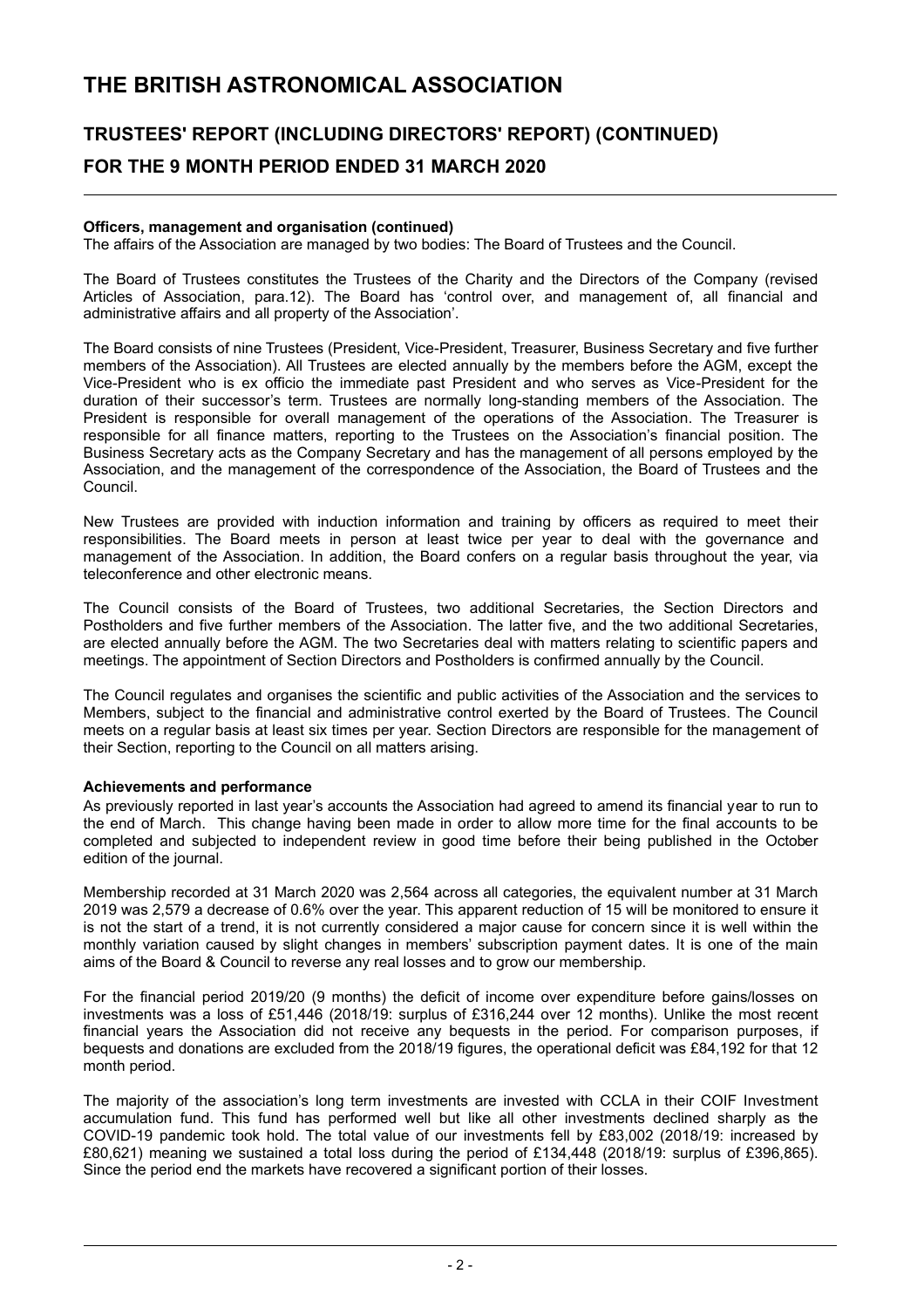### **TRUSTEES' REPORT (INCLUDING DIRECTORS' REPORT) (CONTINUED) FOR THE 9 MONTH PERIOD ENDED 31 MARCH 2020**

#### **Achievements and performance (continued)**

The Board continues to review the costs of the Association in order to identify efficiencies, but will draw on its reserves as necessary in the short term in order to meet our charitable objectives of promoting amateur astronomy, assisting observers in developing and publishing their work and circulating current astronomical information.

We remain indebted to those members and others who have in the past supported us with their donations or by remembering the Association with a legacy. Any member who would like guidance about including a legacy to the Association in their will should contact the Treasurer.

During the period we were fortunate and are very grateful to have received another donation of £5,000 from Michael Davies CBE in furtherance of his funding of our annual Sir Patrick Moore Prize.

The work of the observing Sections continues to be at the forefront of the Association's activities, which were again reported in six issues of our Journal. Mr Roger Pickard stood down as director of the Variable Star Section which has been taken on by Dr Jeremy Shears. The Radio Astronomy Group has become a Section.

In 2016 the Board and Council took the decision to wind-up the collection of instruments owned by the Association. The majority of instruments out on loan or in storage were sold during our previous reporting period. There are some instruments that the Board is still actively trying to recover. A number of instruments of importance to the history of the Association are retained in the Heritage Collection and there are a number of instruments of limited value that may need to be written off.

Our meeting programme commenced with a workshop concentrating on the use of various software systems that can be utilised for spectroscopy. This was followed by a very successful autumn weekend meeting in Armagh Northern Ireland, which included the opportunity to visit the observatory. A meeting of the Asteroid & Remote Planets section, an Observers workshop for Solar, Aurora & NLCs and Deep Sky were then followed by a Back to Basics Workshop in Rickmansworth. The Annual General Meeting was held, potentially for the last time, at Burlington House, prior to us taking up the offer from the Institute of Physics (IOP) to use their refurbished facilities near London's Kings Cross for both our Council and Ordinary meetings. November saw the inaugural meeting of the Equipment & Techniques Section, this was held in Bedford led by its Section Director Dr David Arditti.

At the Christmas Meeting members listened to talks from Dr Mark Kidger from the European Space Agency and also Professor Emma Bunce of Leicester University, the President elect of the RAS. The meeting was broadcast live on YouTube enabling those members who had not been fortunate enough to obtain tickets, to watch these excellent speakers.

The New Year started benignly with our January meeting again being held at the IOP and included the first time that the Sky Notes have been given by a female presenter, Mary McIntyre, an appropriate event given that during 2020 we are focussing on the achievements of Women in Astronomy.

The Back to Basics' workshop at Cotttingham seemed normal enough but proved to be the last face to face meeting of the year, before the effects of the previously unheard of COVID-19 changed our complete way of life. Like dominos the meetings fell and were rescheduled to next year, the Deep Sky meeting being the first casualty, quickly followed by the Winchester Weekend and the Venus & Mercury section workshop.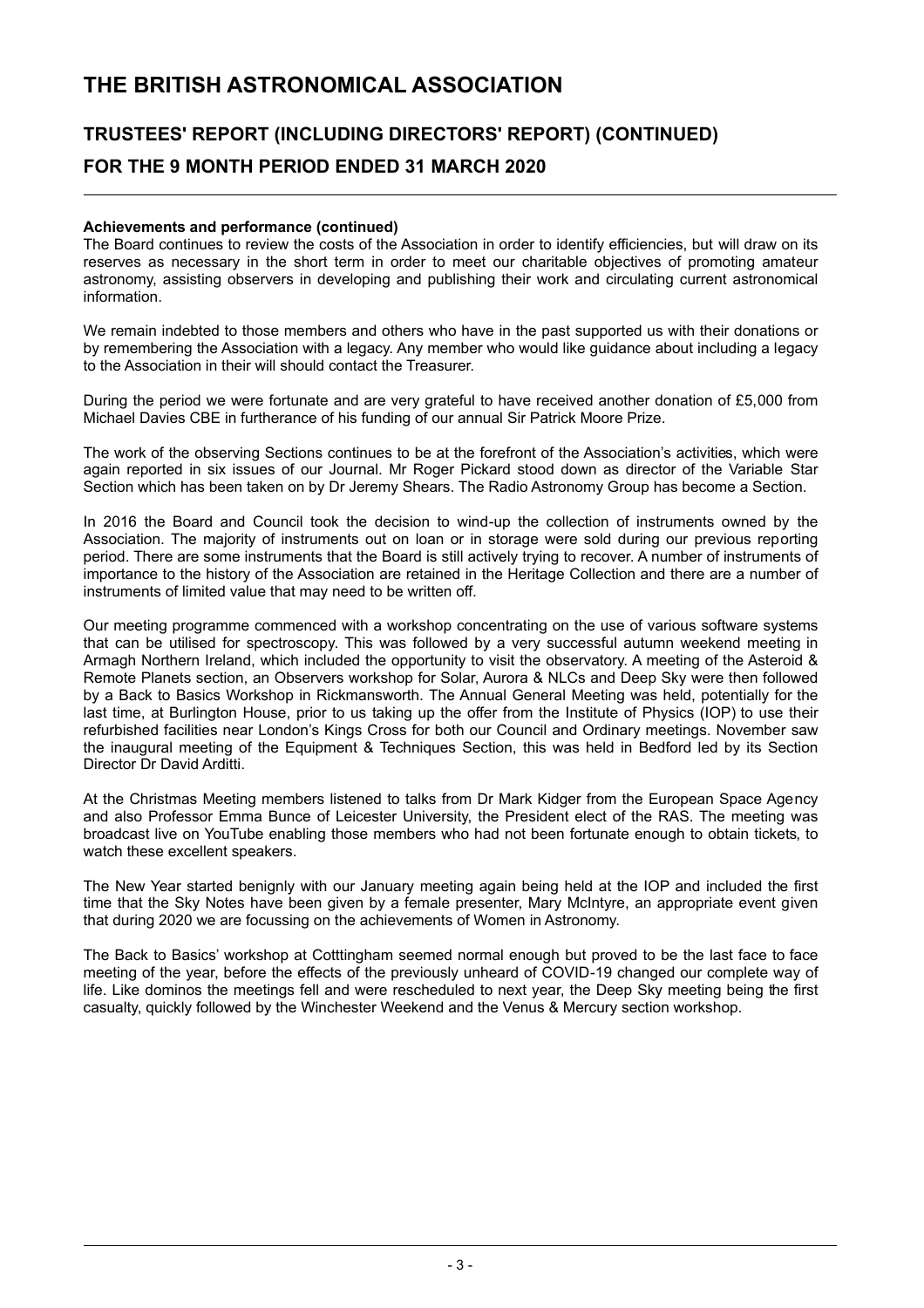### **TRUSTEES' REPORT (INCLUDING DIRECTORS' REPORT) (CONTINUED) FOR THE 9 MONTH PERIOD ENDED 31 MARCH 2020**

#### **Achievements and performance (continued)**

With the implementation of the national lockdown, banning all but essential travel, the Board reacted quickly to provide the astronomical community with online material. The recordings of our previous meetings were made available to everyone and the decision was taken to launch a weekly webinar utilising Zoom software, with these commencing at the beginning of April. These have been hugely successful and received positive comment within the astronomical press.

The Association intends to continue to promote amateur astronomy at European Astrofest, the International Astronomy Show in Warwickshire, the Practical Astronomy Show in Kettering as well as the New Scientist Live event in London's Docklands. However our support of these events in the future will clearly be driven by government guidance and the need to protect our volunteer helpers and Members.

Apart from routine office tasks, almost all of this substantial programme of activities is run and managed by volunteers, and as ever we are hugely grateful to all those who so freely offer their time and expertise to support our work.

Andrew Wilson continues with the office team as our Systems Administrator. Andy has had a particularly busy year and has put in a great deal of work to migrate our membership database to a new package, created for us by SheepCRM. This provides us with enhance management information as well as providing a better customer experience for those joining the Association and simplify our membership management. Andy has also been hugely influential in enabling the Association to mitigate the effects of the national emergency. With the closure of Burlington House the office staff have been working remotely and this has necessitated a full update to the IT system. Whilst it has been necessary to close the online shop, the staff have been able to carry out all their other tasks securely from home.

The Association's website (britastro.org), is one of the main faces of the Association to the outside world – and for many members who are unable to attend meetings regularly, it is one of the chief ways of interacting with the Association. Our objective is that the website should be a vehicle for fostering a greater sense of community amongst members, and this has been proved in recent months. The contents of the website are actively managed by the Website Operations Team; this includes increasing the frequency of news articles published online as well as Observer's Challenges and Tutorials. Members are also encouraged to upload their observations to their own 'Members Page' and contribute to the liveforum. The Newsletter edited by Janice McClean, which is emailed to members monthly with news and up coming events, continues to be very popular.

In the light of the significant reserves held by the Association the Board took a decision that some of these funds should be expended to enhance further the services provided to the membership and the wider public. To this end a meeting of the directors of the observing sections was held in November 2019 with the objective of identifying gaps in our offerings and what improvements should be made. The highest priority outcome was the need to enhance the website. The Board subsequently agreed the need to enhance and to continue to develop the Association's website, and on this basis the Board has agreed funding for a Web Content Editor. They will liaise with the Section Directors to prepare items for inclusion online and also to prepare their own material. The Board are in the process of recruiting someone to undertake this role and anticipate that this successful candidate will be in position later in the summer.

#### **Plans for future periods**

We will continue efforts to attract new members, the Board of Trustees and Council will actively pursue additional ways to improve our offerings to current and new members. In order to make these offerings as efficient as possible we will continue to review of our office systems based on the experiences we have gained this year in order to maximise our Members' benefits.

With the postponement of the majority of the Association's 2020 programme into the following year it is as yet unclear when it will be feasible to return to face to face meetings. The COVID-19 pandemic has caused us to radically rethink what, and how, we provide benefits to our Members. The Board of Trustees and Council will continue to consider what changes are appropriate as we move forward into the 'new normal'.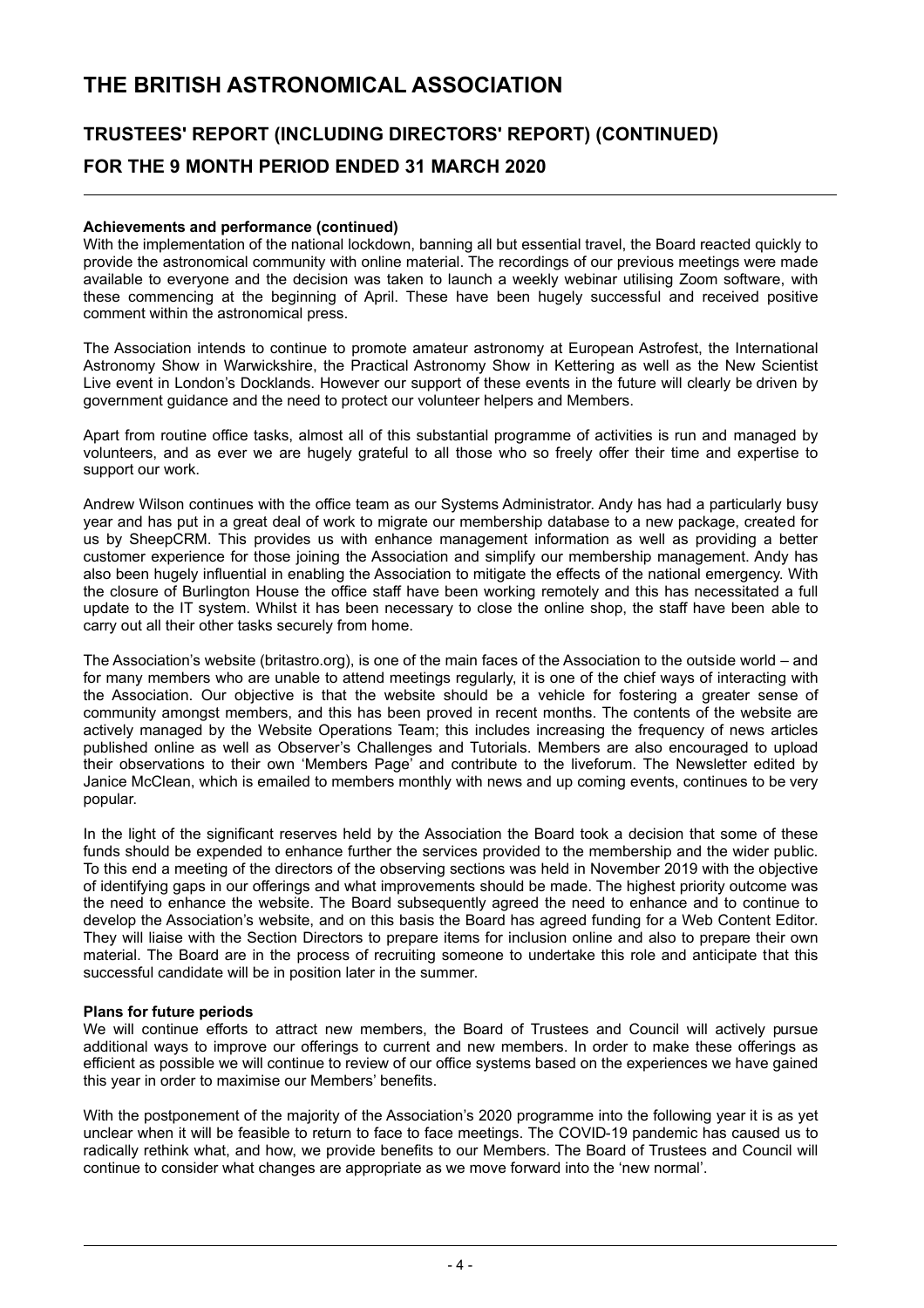# **TRUSTEES' REPORT (INCLUDING DIRECTORS' REPORT) (CONTINUED) FOR THE 9 MONTH PERIOD ENDED 31 MARCH 2020**

#### **Financial review**

#### *Reserves policy*

The reserves policy of the Charity is to retain a level of reserves which will provide an annual income sufficient to meet any operating deficit and which will also meet expenditure commitments for the next twelve months, including the distribution of awards and grants as decided by Council in accordance with any conditions applicable. The reserves held are sufficient to meet the expected expenditure for a period of at least 12 months and incorporating investment returns generated, would be sufficient to cover any deficit. Restricted and unrestricted reserves at 31 March 2020 amounted to £7,339 (30 June 2019: £8,029) and £1,401,302 (30 June 2019: £1,535,060) respectively.

#### *Going Concern*

At the time of approving the financial statements and in consideration of the recent events surrounding COVID-19, the trustees have a reasonable expectation that the charity has adequate resources to continue in operational existence for the foreseeable future. In reaching this conclusion the trustees have considered the working capital position and the current and expected results of the charity. At the period end, the charity had total assets less current liabilities of £1,408,641 (30 June 2019: £1,543,089), including a strong cash balance and investments balance. Thus the trustees continue to adopt the going concern basis of accounting in preparing the financial statements.

#### *Risk management*

Issues involving significant risk are brought before the Board on a routine basis as and when such issues arise. Where a matter is complex an appropriate working group is formed from a small number of Board or Council members to evaluate issues and formulate recommendations. An assessment of the major risks to which the Association is exposed is updated from time to time. The Association's systems of internal controls are designed to provide reasonable but not absolute assurance against material misstatement or loss. Board members are satisfied that the systems in place mitigate exposure to major risks.

#### *Investment policy*

In accordance with the Memorandum and Articles of Association, the Board has the power to invest in such stocks, funds, shares, securities or other investments as it sees fit. The investment objective of the Association is to make investments which will maintain the real purchasing power of the portfolio over time and provide a level of income sufficient to meet operational needs while exposing the Association to a low level of risk.

The Treasurer recommended to the Board of Trustees that additional funds be invested with the CCLA utilising our COIF Charities Investment Fund account, which meets the Association's investment policy. The Board approved this recommendation and this CCLA account now contains £1,002,143 (30 June 2019: £782,570) at the period end.

This report has been prepared in accordance with the provisions applicable to companies entitled to the small companies exemption.

The Trustees' report was approved by the Board of Trustees.

**Mr A Lorrain (President) Dr G King (Treasurer)** Trustee Trustee

.............................. .............................. Dated: ......................... Dated:.........................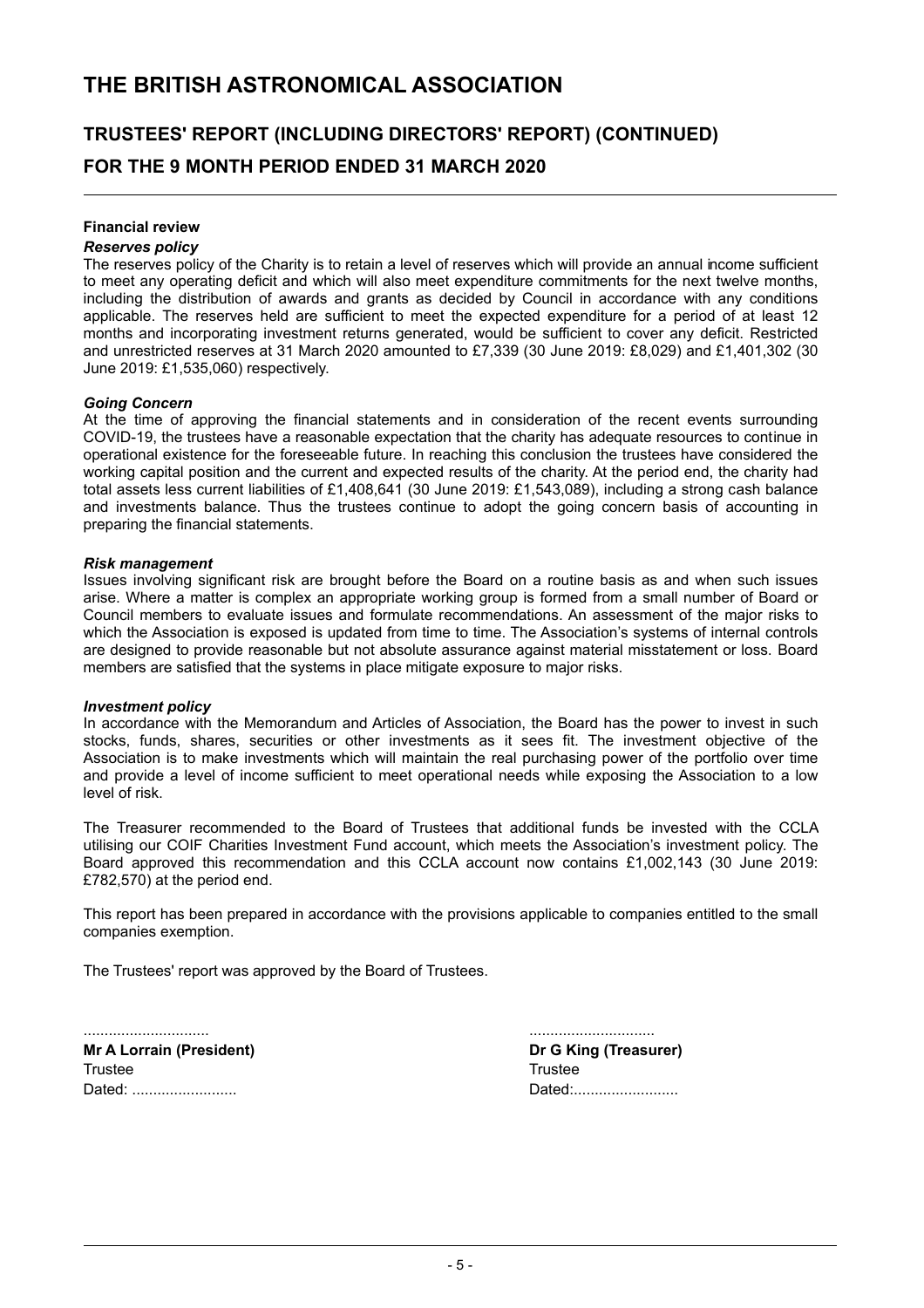### **STATEMENT OF TRUSTEES' RESPONSIBILITIES FOR THE 9 MONTH PERIOD ENDED 31 MARCH 2020**

The Trustees, who are also the directors of The British Astronomical Association for the purpose of company law, are responsible for preparing the Trustees' Report and the financial statements in accordance with applicable law and United Kingdom Accounting Standards (United Kingdom Generally Accepted Accounting Practice).

Company Law requires the Trustees to prepare financial statements for each financial year which give a true and fair view of the state of affairs of the charitable company and of the incoming resources and application of resources, including the income and expenditure, of the charitable company for that period.

In preparing these financial statements, the Trustees are required to:

- select suitable accounting policies and then apply them consistently;

- observe the methods and principles in the Charities SORP;
- make judgements and estimates that are reasonable and prudent;

- state whether applicable UK accounting standards have been followed subject to any material departures disclosed and explained in the financial statements; and

- prepare the financial statements on the going concern basis unless it is inappropriate to presume that the charitable company will continue in business.

The Trustees are responsible for keeping proper accounting records that disclose with reasonable accuracy at any time the financial position of the charity and enable them to ensure that the financial statements comply with the Companies Act 2006. They are also responsible for safeguarding the assets of the charity and hence for taking reasonable steps for the prevention and detection of fraud and other irregularities.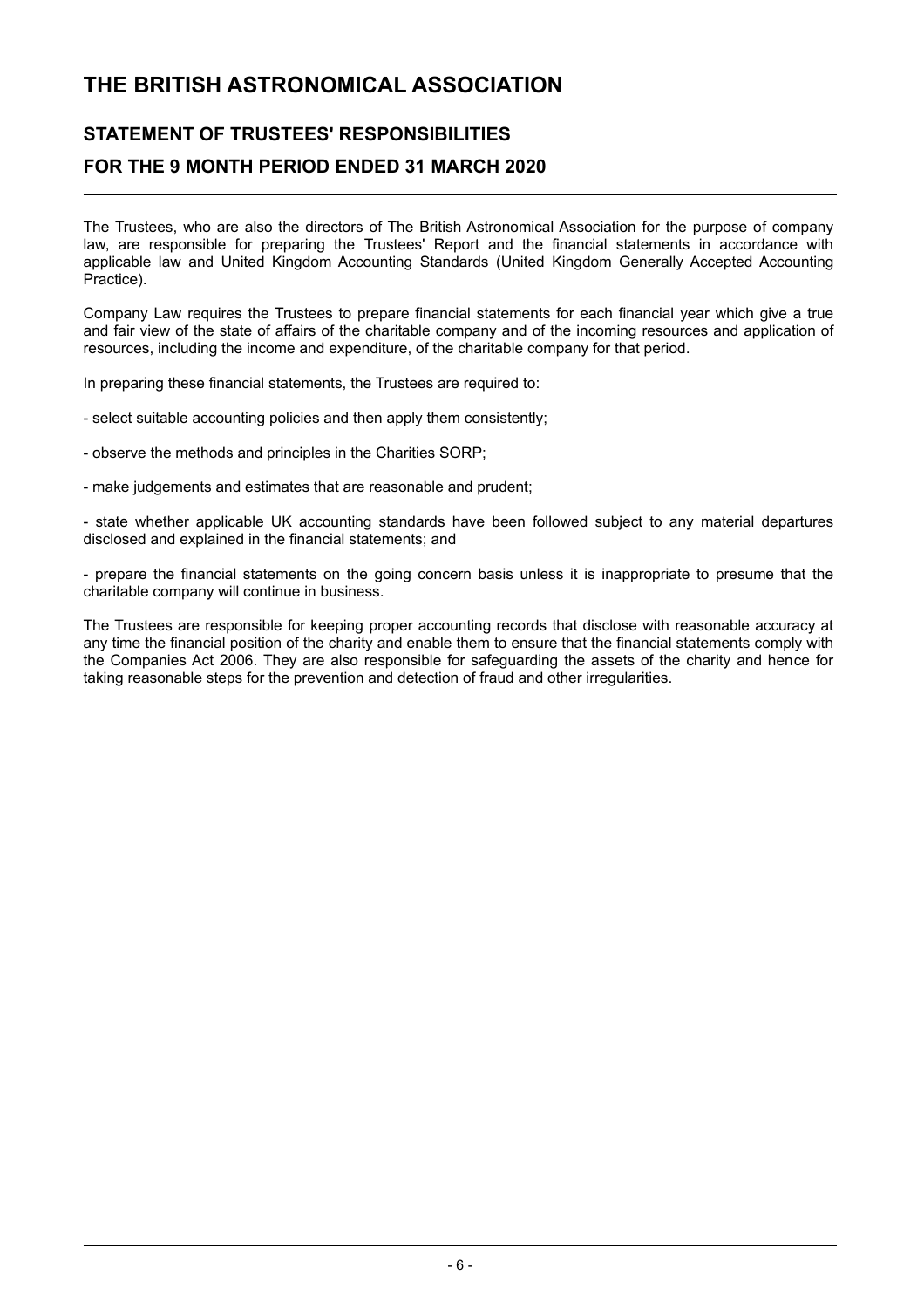### **INDEPENDENT EXAMINER'S REPORT**

### **TO THE TRUSTEES OF THE BRITISH ASTRONOMICAL ASSOCIATION**

I report to the Trustees on my examination of the financial statements of The British Astronomical Association ('the company') for the period ended 31 March 2020, which are set out on pages 8 to 19.

#### **Responsibilities and basis of report**

As the Trustees of the company (and also its directors for the purposes of company law) you are responsible for the preparation of the financial statements in accordance with the requirements of the Companies Act 2006 ('the 2006 Act').

Having satisfied myself that the financial statements of the company are not required to be audited under Part 16 of the 2006 Act and are eligible for independent examination I report in respect of my examination of your charity's financial statements as carried out under section 145 of the Charities Act 2011 ('the 2011 Act'). In carrying out my examination I have followed the Directions given by the Charity Commission under section 145 (5)(b) of the 2011 Act.

An independent examination does not involve gathering all the evidence that would be required in an audit and consequently does not cover all the matters that an auditor considers in giving their opinion on the financial statements. The planning and conduct of an audit goes beyond the limited assurance that an independent examination can provide. Consequently, I express no opinion as to whether the financial statements present a 'true and fair view' and my report is limited to those specific matters set out in the independent examiner's statement.

#### **Independent examiner's statement**

I have completed my examination. I confirm that no material matters have come to my attention in connection with the examination giving me reasonable cause to believe that in any material respect:

- 1. accounting records were not kept in respect of the company as required by section 386 of the 2006 Act; or
- 2. the financial statements do not accord with those records; or
- 3. the financial statements do not comply with the accounting requirements of section 396 of the 2006 Act other than any requirement that the financial statements give a 'true and fair view' which is not a matter considered as part of an independent examination; or
- 4. the financial statements have not been prepared in accordance with the methods and principles of the Statement of Recommended Practice: Accounting and Reporting by Charities applicable to charities preparing their financial statements in accordance with the Financial Reporting Standard applicable in the UK and Ireland (FRS 102).

I have no concerns and have come across no other matters in connection with the examination to which attention should be drawn in this report in order to enable a proper understanding of the financial statements to be reached.

Kevin Barwick FCA The Institute of Chartered Accountants in England and Wales Chartered Accountant On behalf of RSM UK Tax and Accounting Limited Highfield Court **Tollgate** Chandlers Ford Eastleigh **Hampshire** SO53 3TY Dated: ...........................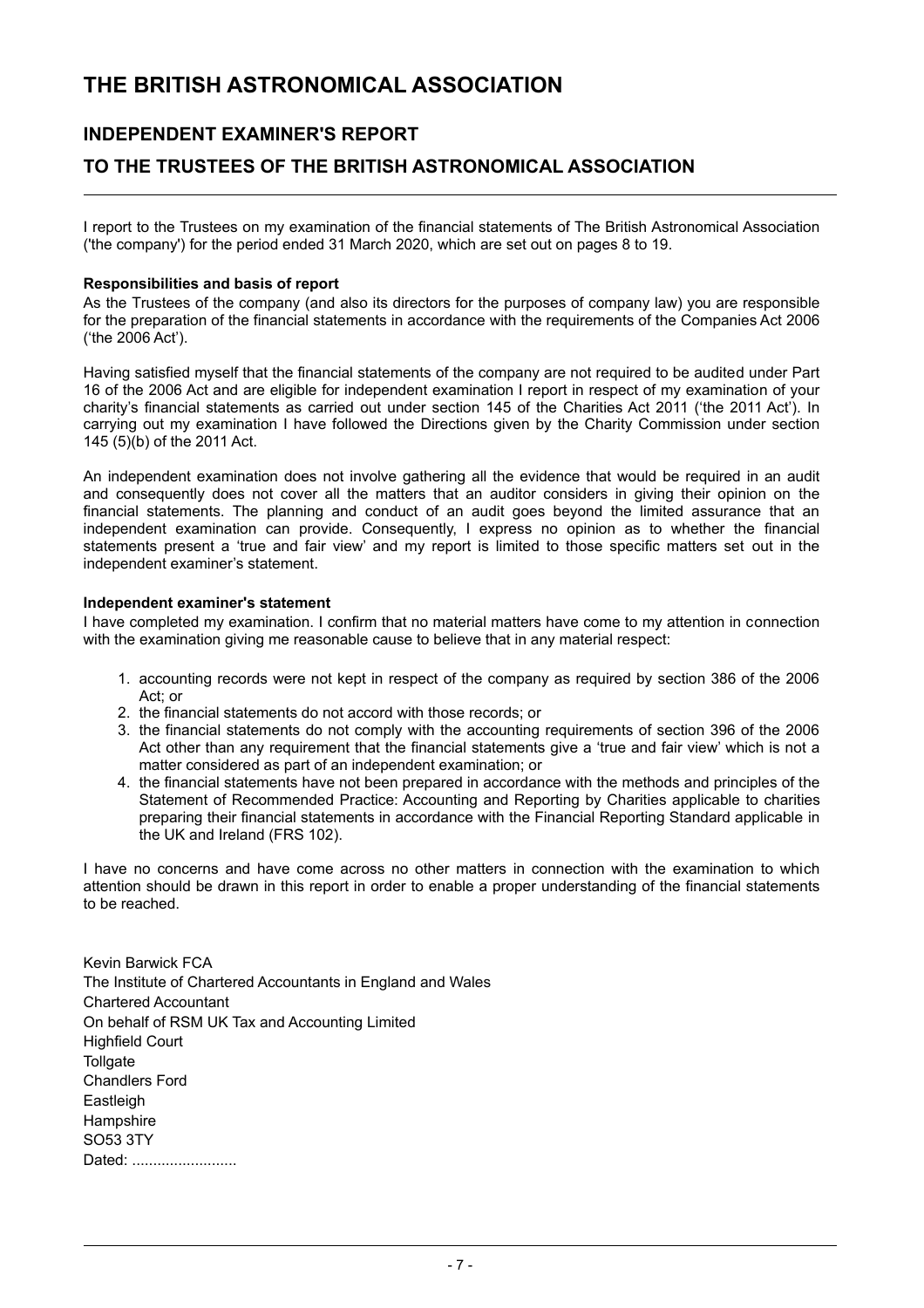### **STATEMENT OF FINANCIAL ACTIVITIES INCLUDING INCOME AND EXPENDITURE ACCOUNT**

### **FOR THE 9 MONTH PERIOD ENDED 31 MARCH 2020**

|                                    | <b>Notes</b> | <b>Unrestricted</b><br>funds<br>£ | <b>Restricted</b><br>funds<br>£ | <b>Total</b><br><b>Period to</b><br>31 March<br>2020<br>£ | <b>Total</b><br>Year to<br>30 June<br>2019<br>£ |
|------------------------------------|--------------|-----------------------------------|---------------------------------|-----------------------------------------------------------|-------------------------------------------------|
| Income and endowments from:        |              |                                   |                                 |                                                           |                                                 |
| Donations and legacies             |              | 5,399                             |                                 | 5,399                                                     | 400,436                                         |
| Income from charitable activities  | 3            | 112,126                           | (123)                           | 112,003                                                   | 168,029                                         |
| Investments                        | 4            | 730                               | 23                              | 753                                                       | 1,725                                           |
| Other income                       |              | 191                               |                                 | 191                                                       | 76                                              |
| <b>Total income</b>                |              | 118,446                           | (100)                           | 118,346                                                   | 570,266                                         |
| <b>Expenditure on:</b>             |              |                                   |                                 |                                                           |                                                 |
| Charitable activities expenditure  | 5            | (169, 202)                        | (590)                           | (169, 792)                                                | (254, 022)                                      |
|                                    |              | (50, 756)                         | (690)                           | (51, 446)                                                 | 316,244                                         |
| Net (losses)/gains on investments  | 8            | (83,002)                          |                                 | (83,002)                                                  | 80,621                                          |
| Net movement in funds              |              | (133, 758)                        | (690)                           | (134, 448)                                                | 396,865                                         |
| Total funds brought forward        | 14           | 1,535,060                         | 8,029                           | 1,543,089                                                 | 1,146,224                                       |
| <b>Total funds carried forward</b> | 14           | 1,401,302                         | 7,339                           | 1,408,641                                                 | 1,543,089                                       |
|                                    |              |                                   |                                 |                                                           |                                                 |

The statement of financial activities includes all gains and losses recognised in the period.

All income and expenditure derive from continuing activities.

The statement of financial activities also complies with the requirements for an income and expenditure account under the Companies Act 2006.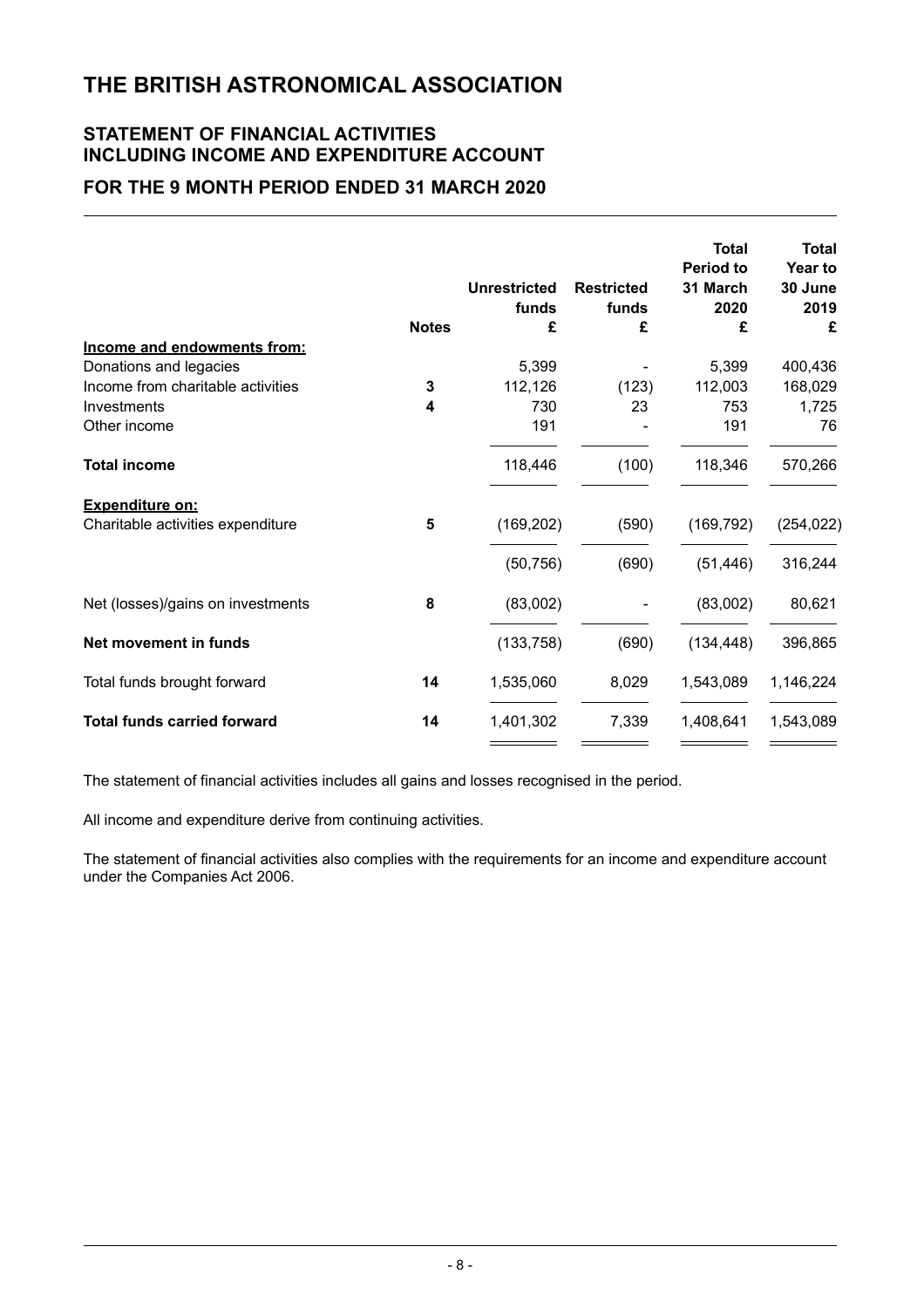### **BALANCE SHEET**

### **AS AT 31 MARCH 2020**

|                                              |              |           | 31 March 2020 | 30 June 2019 |           |
|----------------------------------------------|--------------|-----------|---------------|--------------|-----------|
|                                              | <b>Notes</b> | £         | £             | £            | £         |
| <b>Fixed assets</b>                          |              |           |               |              |           |
| Tangible assets                              | 9            |           | 27,472        |              | 26,023    |
| Investments                                  | 10           |           | 1,016,291     |              | 799,256   |
|                                              |              |           | 1,043,763     |              | 825,279   |
| <b>Current assets</b>                        |              |           |               |              |           |
| <b>Debtors</b>                               | 11           | 11,984    |               | 78,935       |           |
| Cash at bank and in hand                     |              | 398,749   |               | 670,788      |           |
|                                              |              | 410,733   |               | 749,723      |           |
| <b>Creditors: amounts falling due within</b> | 12           |           |               |              |           |
| one year                                     |              | (45, 855) |               | (31, 913)    |           |
| Net current assets                           |              |           | 364,878       |              | 717,810   |
| <b>Total assets less current liabilities</b> |              |           | 1,408,641     |              | 1,543,089 |
|                                              |              |           |               |              |           |
| <b>Income funds</b>                          |              |           |               |              |           |
| <b>Restricted funds</b>                      | 14           |           | 7,339         |              | 8,029     |
| Unrestricted funds                           | 14           |           | 1,401,302     |              | 1,535,060 |
|                                              |              |           | 1,408,641     |              | 1,543,089 |
|                                              |              |           |               |              |           |

The company is entitled to the exemption from the audit requirement contained in section 477 of the Companies Act 2006, for the period ended 31 March 2020. No member of the company has deposited a notice, pursuant to section 476, requiring an audit of these financial statements.

The Trustees' responsibilities for ensuring that the charity keeps accounting records which comply with section 386 of the Act and for preparing financial statements which give a true and fair view of the state of affairs of the company as at the end of the financial year and of its incoming resources and application of resources, including its income and expenditure, for the financial year in accordance with the requirements of sections 394 and 395 and which otherwise comply with the requirements of the Companies Act 2006 relating to financial statements, so far as applicable to the company.

These financial statements have been prepared in accordance with the provisions applicable to companies subject to the small companies' regime.

The financial statements were approved by the Trustees on .........................

.............................. .............................. Mr A Lorrain (President) Dr G King (Treasurer) **Trustee Trustee**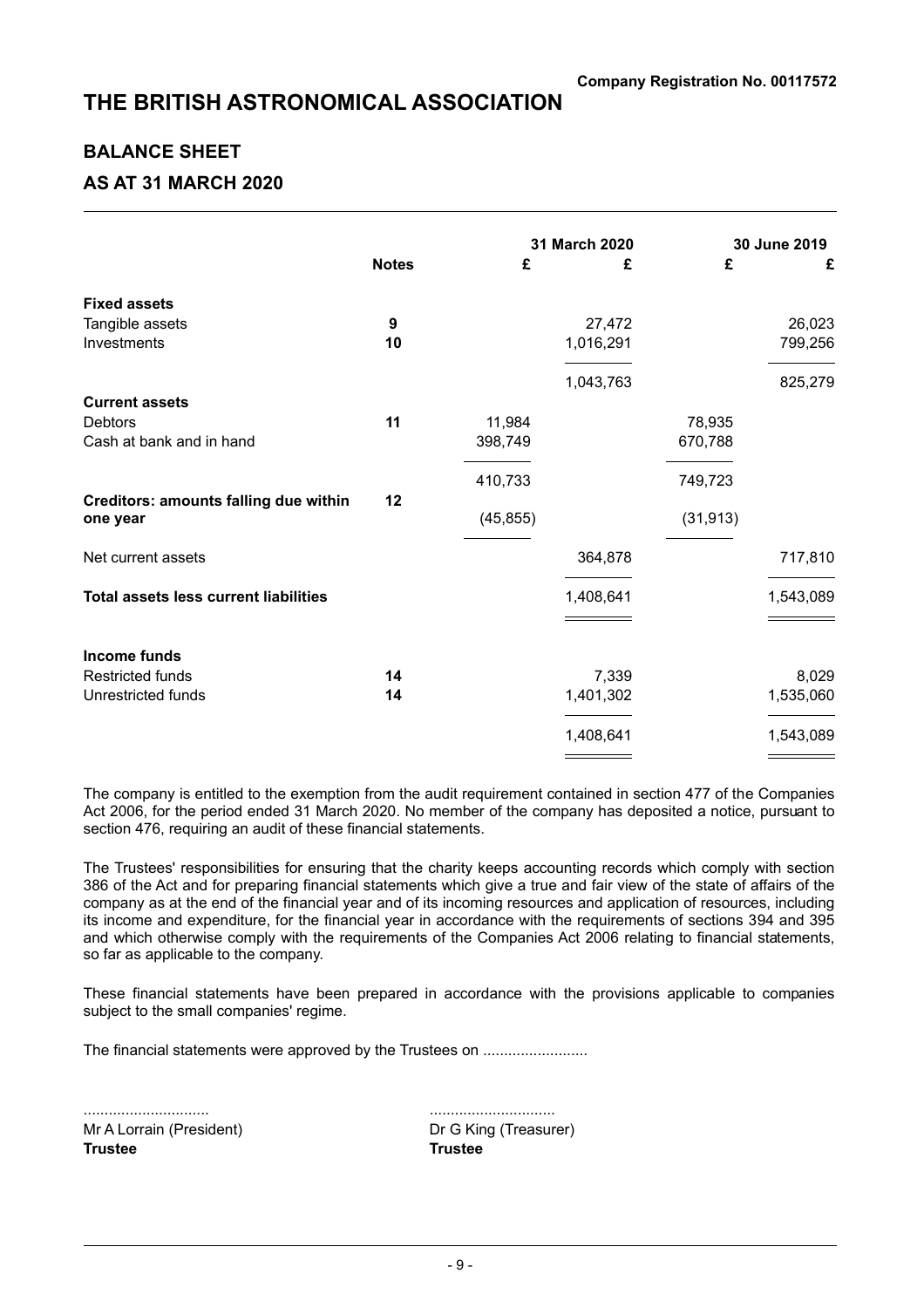### **NOTES TO THE FINANCIAL STATEMENTS FOR THE 9 MONTH PERIOD ENDED 31 MARCH 2020**

#### **1 Accounting policies**

#### **Charity information**

The British Astronomical Association is a private company limited by guarantee incorporated and registered in England and Wales. The registered office and principal place of business is Burlington House, Piccadilly, London, W1J 0DU.

The charity's principal objectives are disclosed in the Trustees' Report.

#### **Accounting convention**

The financial statements have been prepared in accordance with the charity's Memorandum, Articles of Association and Byelaws, the Companies Act 2006 and "Accounting and Reporting by Charities: Statement of Recommended Practice (SORP) applicable to charities preparing their financial statements in accordance with the Financial Reporting Standard applicable in the UK and Republic of Ireland (FRS 102)" (as amended for accounting periods commencing from 1 January 2019) and under the historic cost convention, modified to include certain assets at fair value. The charity is a Public Benefit Entity as defined by FRS 102.

The charity has taken advantage of the provisions in the SORP for charities applying FRS 102 Update Bulletin 1 not to prepare a Statement of Cash Flows.

The financial statements are prepared in sterling, which is the functional currency of the charity. Monetary amounts in these financial statements are rounded to the nearest £1.

The Trustees have elected to prepare financial statements to 31 March, to enable timely reporting of results to charity supporters and was approved by the Board of Trustees at a special General Meeting. As a result, these financial statements cover the 9 month period from 1 July 2019 to 31 March 2020 and results are not entirely comparable to those of the previous period.

The financial statements have been prepared with the adoption of the FRS 102 Triennial Review 2017 amendments in full. This is the first set of financial statements where the Triennial Review amendments have been adopted. There have been no changes to amounts presented in respect of transactions or balances in any of the main statements as a result of adoption of the changes, but certain disclosures have been updated in line with the new requirements.

#### **Going concern**

At the time of approving the financial statements and in consideration of the recent events surrounding COVID-19, the trustees have a reasonable expectation that the charity has adequate resources to continue in operational existence for the foreseeable future. In reaching this conclusion the trustees have considered the working capital position and the current and expected results of the charity. At the period end, the charity had total assets less current liabilities of £1,408,641 (2019: £1,543,089), including a strong cash balance and investments balance. Thus the trustees continue to adopt the going concern basis of accounting in preparing the financial statements.

#### **Charitable funds**

Unrestricted funds are funds which are available for use at the discretion of the Trustees in furtherance of the general objectives of the charity and which have not been designated for other purposes.

Restricted funds are funds which are to be used in accordance with specific restrictions imposed by donors. The aim and use of each fund is set out in the notes to the financial statements.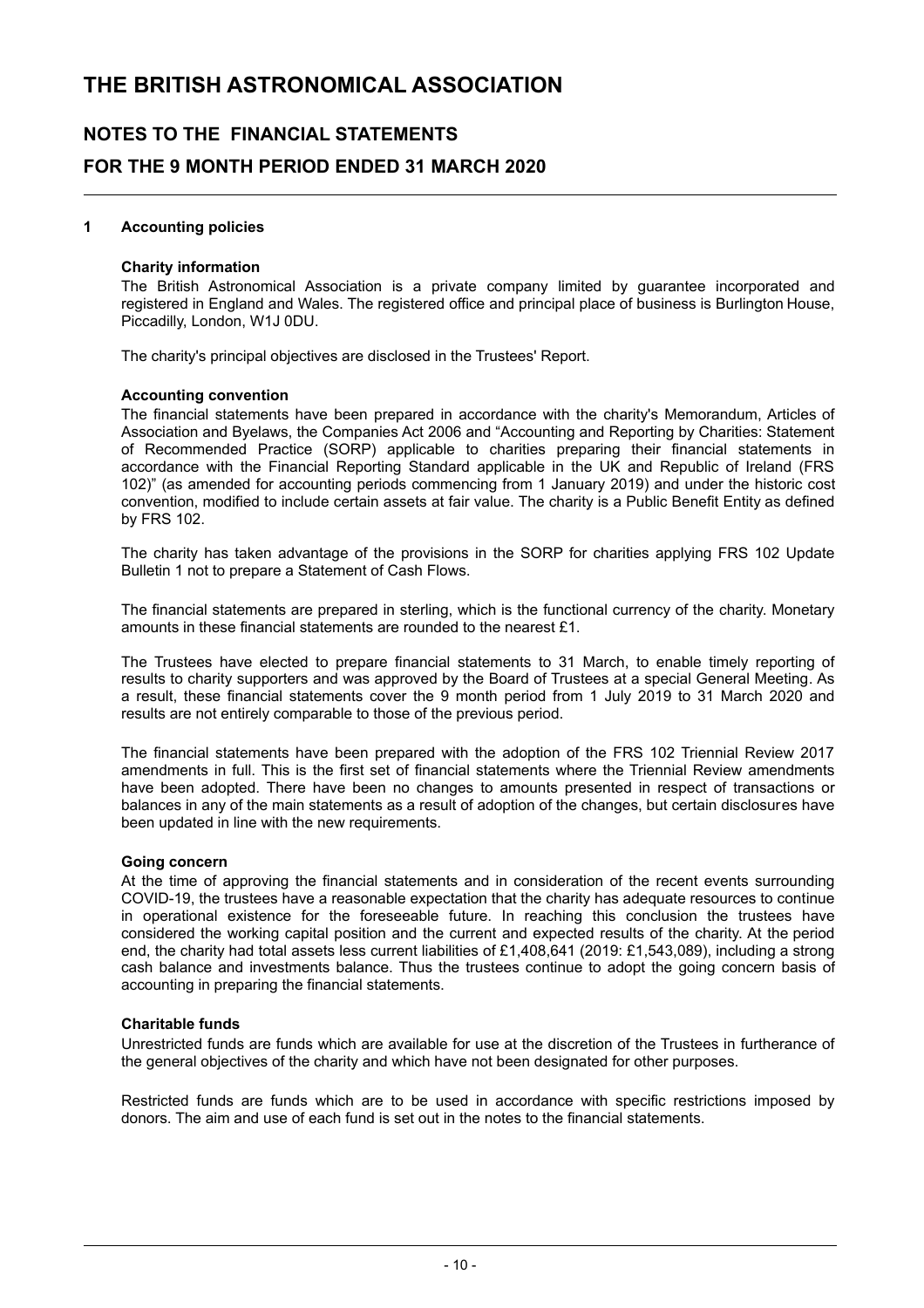# **NOTES TO THE FINANCIAL STATEMENTS (CONTINUED) FOR THE 9 MONTH PERIOD ENDED 31 MARCH 2020**

#### **1 Accounting policies (Continued)**

#### **Income**

#### *Donations and grants*

Income from donations and grants is included in income when they are receivable. When donors specify that grants, including capital grants, are for particular restricted purposes, which do not amount to preconditions regarding entitlement, this income is included in income or restricted funds when receivable.

#### *Income from charitable activities*

Income from subscriptions is recognised over the term of the subscription.

Income from advertisement is recognised as earned by the charity.

Income from the sale of goods is recognised following the supply of goods to the buyer when the significant risks and rewards of ownership are transferred.

#### *Investments*

Interest is included when receivable by the charity.

#### **Expenditure**

Liabilities are recognised as expenditure as soon as there is a legal or constructive obligation committing the charity to the expenditure.

Expenditure is included in the Statement of Financial Activities on an accruals basis, inclusive of any VAT which cannot be recovered. Certain expenditure is directly attributable to specific activities and has been included in those cost categories on an estimated basis, as the amounts involved are not material.

Governance costs are those incurred in connection with the administration of the charity and compliance with constitutional and statutory requirements.

#### **Tangible fixed assets**

Tangible fixed assets are initially measured at cost and subsequently measured at cost or valuation, net of depreciation and any impairment losses.

Depreciation is recognised so as to write off the cost or valuation of assets less their residual values over their useful lives on the following bases:

Fixtures and fittings **6** years straight line

Instruments are carried at a revalued amount, being their fair value at the date of revaluation less any subsequent impairment losses. The fair value of the instruments are determined from market-based evidence on a regular basis by professionally qualified valuers and intermittently by the Trustees. Revaluation gains arising on the revaluation are recognised in the Statement of Financial Activities after net income unless they reverse a previous charge for impairment.

The gain or loss arising on the disposal of an asset is determined as the difference between the sale proceeds and the carrying value of the asset, and is recognised in net income/(expenditure) for the period.

The charity has no de minimis capitalisation limit.

#### **Fixed asset investments**

Listed investments have been valued at market value as at the period end. Unrealised gains or losses are recognised in the Statement of Financial Activities for the period.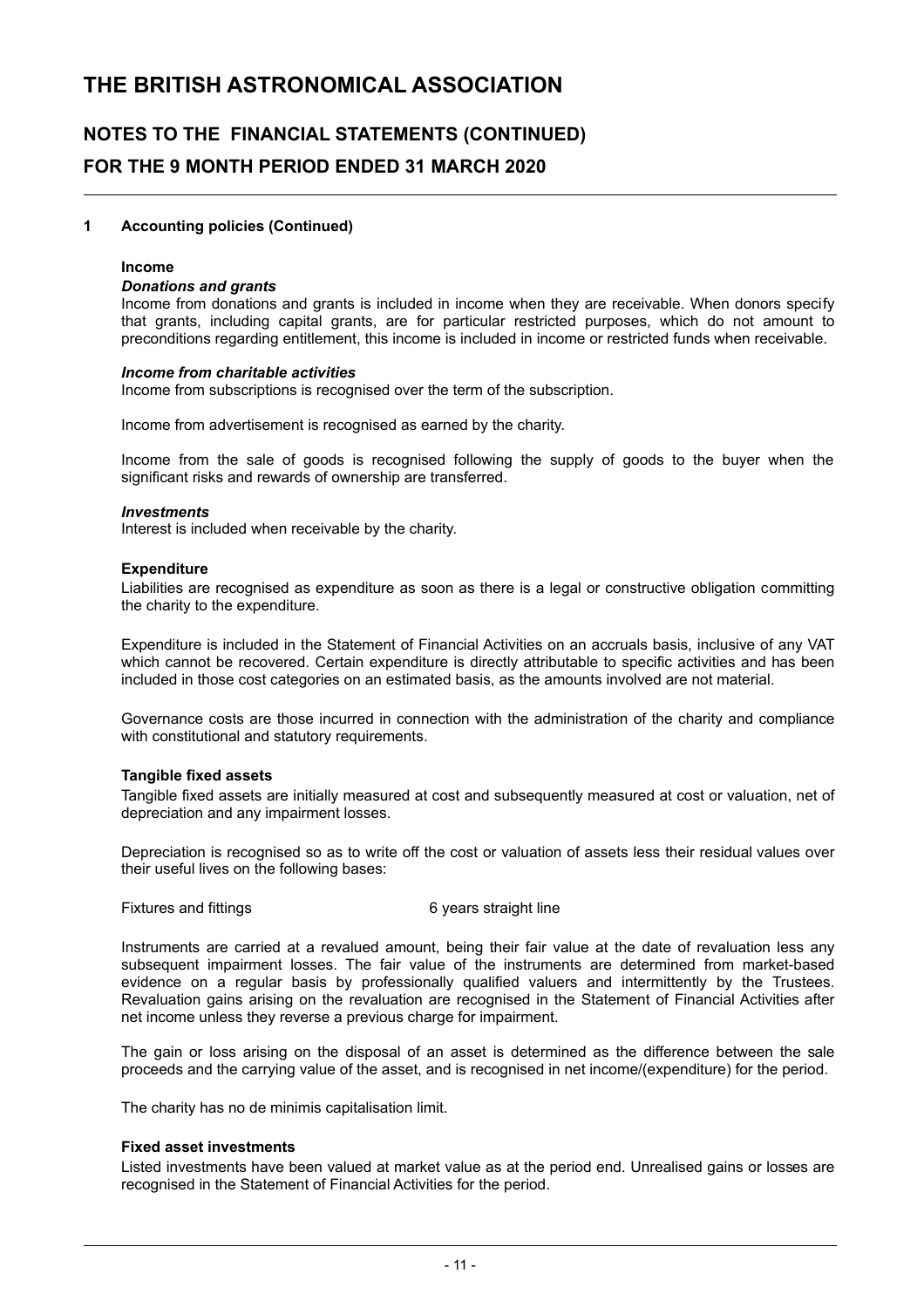# **NOTES TO THE FINANCIAL STATEMENTS (CONTINUED) FOR THE 9 MONTH PERIOD ENDED 31 MARCH 2020**

#### **1 Accounting policies (Continued)**

#### **Impairment of fixed assets**

At each reporting end date, the charity reviews the carrying amounts of its fixed assets to determine whether there is any indication that those assets have suffered an impairment loss. If any such indication exists, the recoverable amount of the asset is estimated in order to determine the extent of the impairment loss (if any).

#### **Cash and cash equivalents**

Cash and cash equivalents include cash in hand and deposits held at call with banks.

#### **Financial instruments**

The charity has elected to apply the provisions of Section 11 'Basic Financial Instruments' and Section 12 'Other Financial Instruments Issues' of FRS 102 to all of its financial instruments.

Financial instruments are recognised in the charity's Balance Sheet when the charity becomes party to the contractual provisions of the instrument.

Financial assets and liabilities are offset, with the net amounts presented in the financial statements, when there is a legally enforceable right to set off the recognised amounts and there is an intention to settle on a net basis or to realise the asset and settle the liability simultaneously.

#### *Basic financial assets*

Basic financial assets, which include trade and other debtors and cash and bank balances, are initially measured at transaction price including transaction costs and are subsequently carried at amortised cost using the effective interest method unless the arrangement constitutes a financing transaction, where the transaction is measured at the present value of the future receipts discounted at a market rate of interest. Financial assets classified as receivable within one year are not amortised.

#### *Basic financial liabilities*

Basic financial liabilities, including trade and other creditors are initially recognised at transaction price unless the arrangement constitutes a financing transaction, where the debt instrument is measured at the present value of the future payments discounted at a market rate of interest. Financial liabilities classified as payable within one year are not amortised.

Debt instruments are subsequently carried at amortised cost, using the effective interest rate method.

#### **Employee benefits**

The cost of any unused holiday entitlement is recognised in the period in which the employee's services are received.

Termination benefits are recognised immediately as an expense when the charity is demonstrably committed to terminate the employment of an employee or to provide termination benefits.

#### **Retirement benefits**

The charity operates a defined contribution pension scheme for employees. The assets of the scheme are held separately from those of the charity. The annual contributions payable are charged to the Statement of Financial Activities.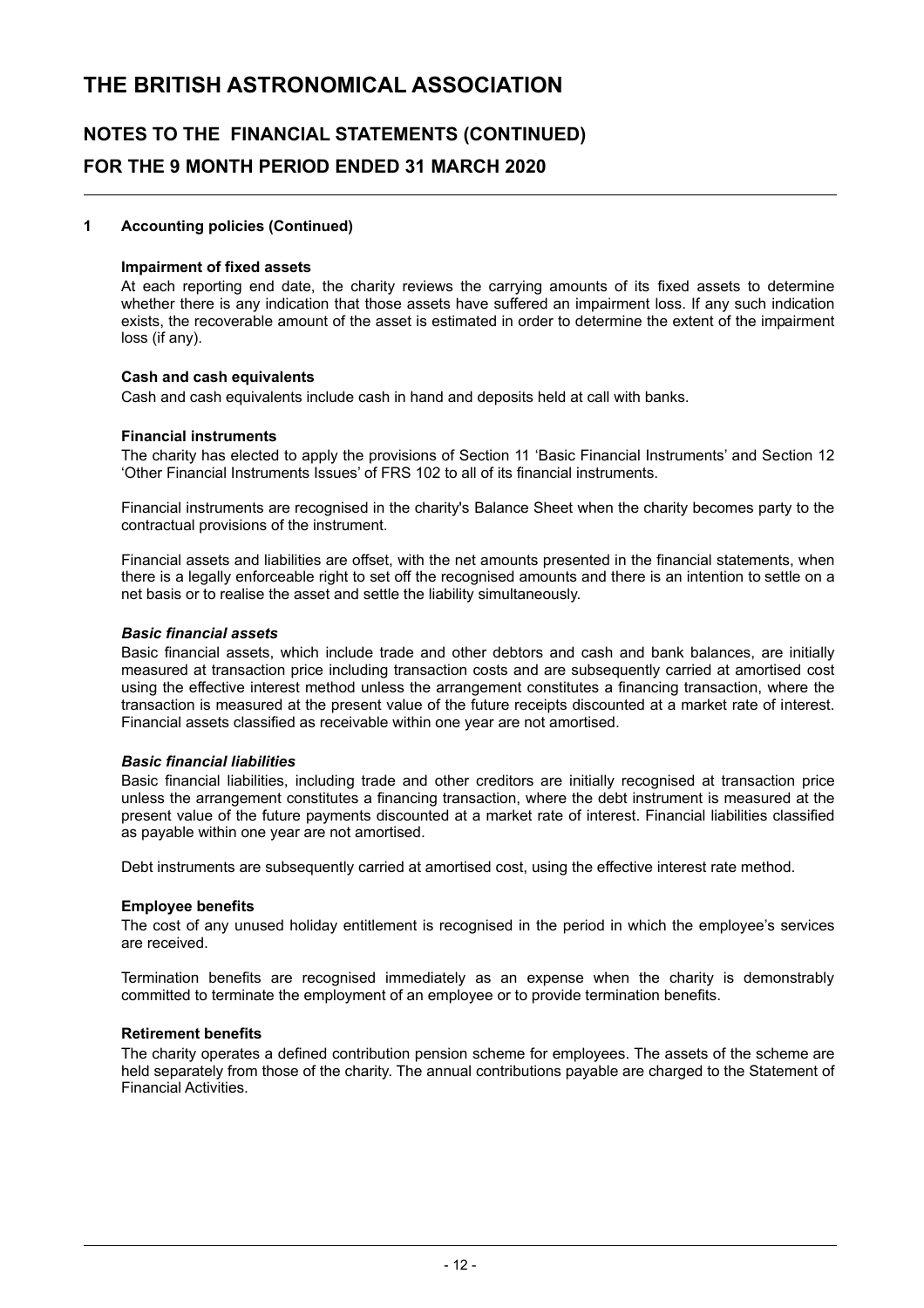### **NOTES TO THE FINANCIAL STATEMENTS (CONTINUED) FOR THE 9 MONTH PERIOD ENDED 31 MARCH 2020**

#### **2 Critical accounting estimates and judgements**

In the application of the charity's accounting policies, the Trustees are required to make judgements, estimates and assumptions about the carrying amount of assets and liabilities that are not readily apparent from other sources. The estimates and associated assumptions are based on historical experience and other factors that are considered to be relevant. Actual results may differ from these estimates.

The estimates and underlying assumptions are reviewed on an ongoing basis. Revisions to accounting estimates are recognised in the period in which the estimate is revised where the revision affects only that period, or in the period of the revision and future periods where the revision affects both current and future periods.

The valuation of instruments is based on a review undertaken as set out in note 9.

There are no other critical judgements or estimates that affect these financial statements.

#### **3 Income from charitable activities**

|                                         | <b>Unrestricted</b><br><b>Funds</b><br>2020 | <b>Restricted</b><br><b>Funds</b><br>2020 | Total<br><b>Funds</b><br>2020 | <b>Total</b><br><b>Funds</b><br>2019 |
|-----------------------------------------|---------------------------------------------|-------------------------------------------|-------------------------------|--------------------------------------|
|                                         | £                                           | £                                         | £                             | £                                    |
| Subscriptions                           | 84,373                                      | (123)                                     | 84,250                        | 92,969                               |
| Receipts from meetings and courses      | 3,818                                       |                                           | 3,818                         | 46,799                               |
| Advertising revenue                     | 383                                         |                                           | 383                           | 1,366                                |
| Receipts from commission for dark skies | 124                                         |                                           | 124                           | 72                                   |
| Sales - the journal                     | 2,721                                       |                                           | 2,721                         | 2,865                                |
| Sales - the handbook                    | 940                                         |                                           | 940                           | 1,085                                |
| Other income                            | 5,963                                       | ۰                                         | 5,963                         | 6,785                                |
| HMRC gift aid                           | 13,804                                      | ٠                                         | 13,804                        | 16,088                               |
|                                         | 112,126                                     | (123)                                     | 112,003                       | 168,029                              |
|                                         |                                             |                                           |                               |                                      |

The income from charitable activities was £112,003 (2019: £168,029) of which £112,126 was unrestricted (2019: £168,131) and (£123) was restricted (2019: (£102)).

#### **4 Investments**

|                                            | <b>Unrestricted</b> | <b>Restricted</b> | <b>Total</b> | <b>Total</b> |
|--------------------------------------------|---------------------|-------------------|--------------|--------------|
|                                            | <b>Funds</b>        | <b>Funds</b>      | <b>Funds</b> | <b>Funds</b> |
|                                            | 2020                | 2020              | 2020         | 2019         |
|                                            | £                   | £                 | £            | £            |
| Dividends received from listed investments | 183                 | ٠                 | 183          | 1,273        |
| Interest receivable                        | 547                 | 23                | 570          | 452          |
|                                            | 730                 | 23                | 753          | 1,725        |

The investment income was £753 (2019: £1,725) of which £730 was unrestricted (2019: £1,698) and £23 was restricted (2019: £27).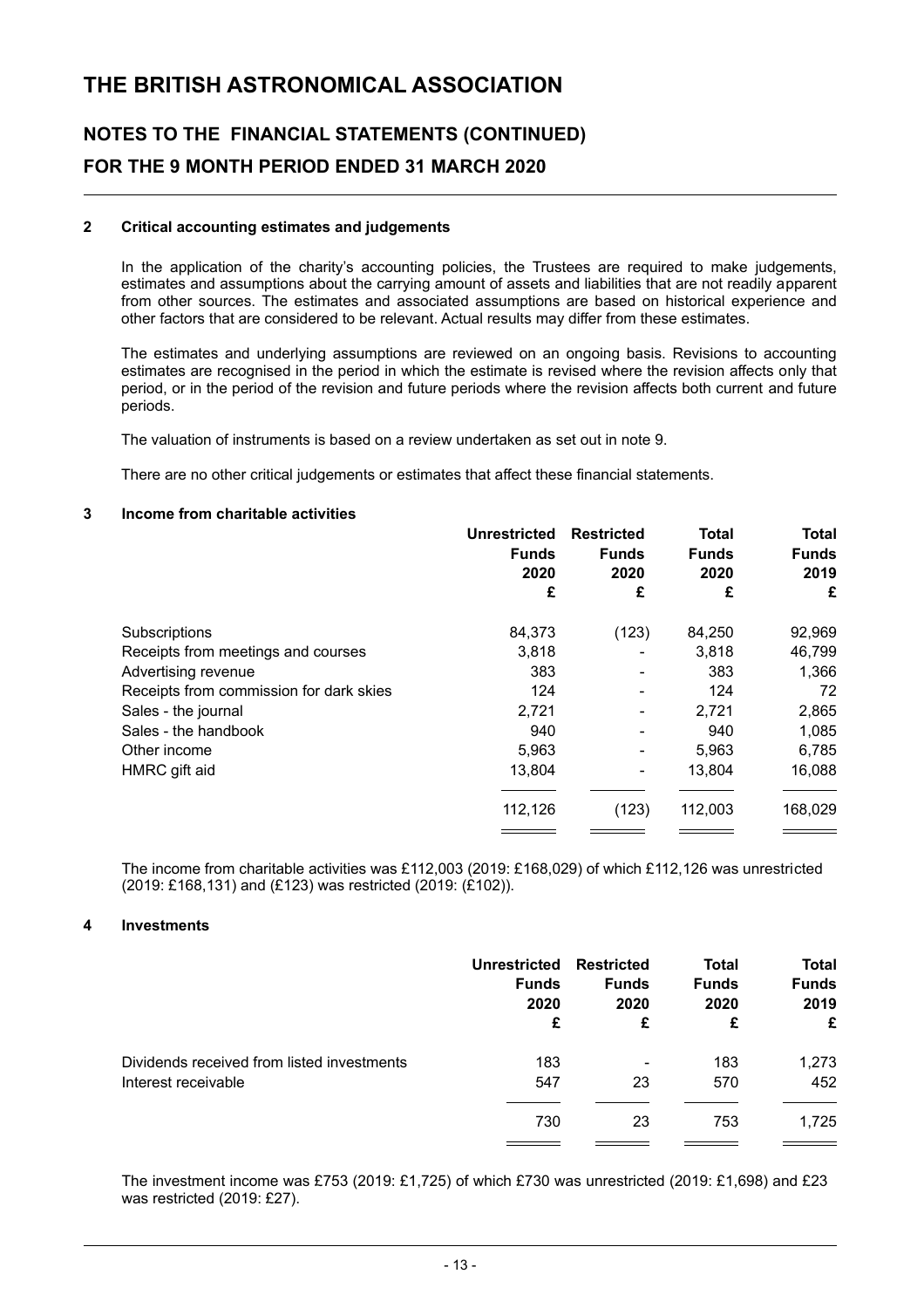# **NOTES TO THE FINANCIAL STATEMENTS (CONTINUED) FOR THE 9 MONTH PERIOD ENDED 31 MARCH 2020**

#### **5 Charitable activities expenditure**

|                                      | <b>Unrestricted</b><br><b>Funds</b><br>2020 | <b>Restricted</b><br><b>Funds</b><br>2020 | Total<br><b>Funds</b><br>2020 | Total<br><b>Funds</b><br>2019 |
|--------------------------------------|---------------------------------------------|-------------------------------------------|-------------------------------|-------------------------------|
|                                      | £                                           | £                                         | £                             | £                             |
| Publications and cost of sales items | 43,571                                      | ۰                                         | 43,571                        | 59,861                        |
| Meetings and courses                 | 13,709                                      | ۰                                         | 13,709                        | 57,653                        |
| Section costs                        | 1,113                                       |                                           | 1,113                         | 1,792                         |
| Document collection and archives     | 3,611                                       |                                           | 3,611                         | 3,749                         |
| Grants and awards                    | 673                                         | 590                                       | 1,263                         | 1,407                         |
| Commission for dark skies            |                                             |                                           |                               | 1,500                         |
|                                      | 62,677                                      | 590                                       | 63,267                        | 125,962                       |
| Share of support costs (see note 6)  | 106,525                                     | ۰                                         | 106,525                       | 128,060                       |
|                                      | 169,202                                     | 590                                       | 169,792                       | 254,022                       |
|                                      |                                             |                                           |                               |                               |

The expenditure on charitable activities was £169,792 (2019: £254,022) of which £169,202 was unrestricted (2019: £253,962) and £590 was restricted (2019: £60).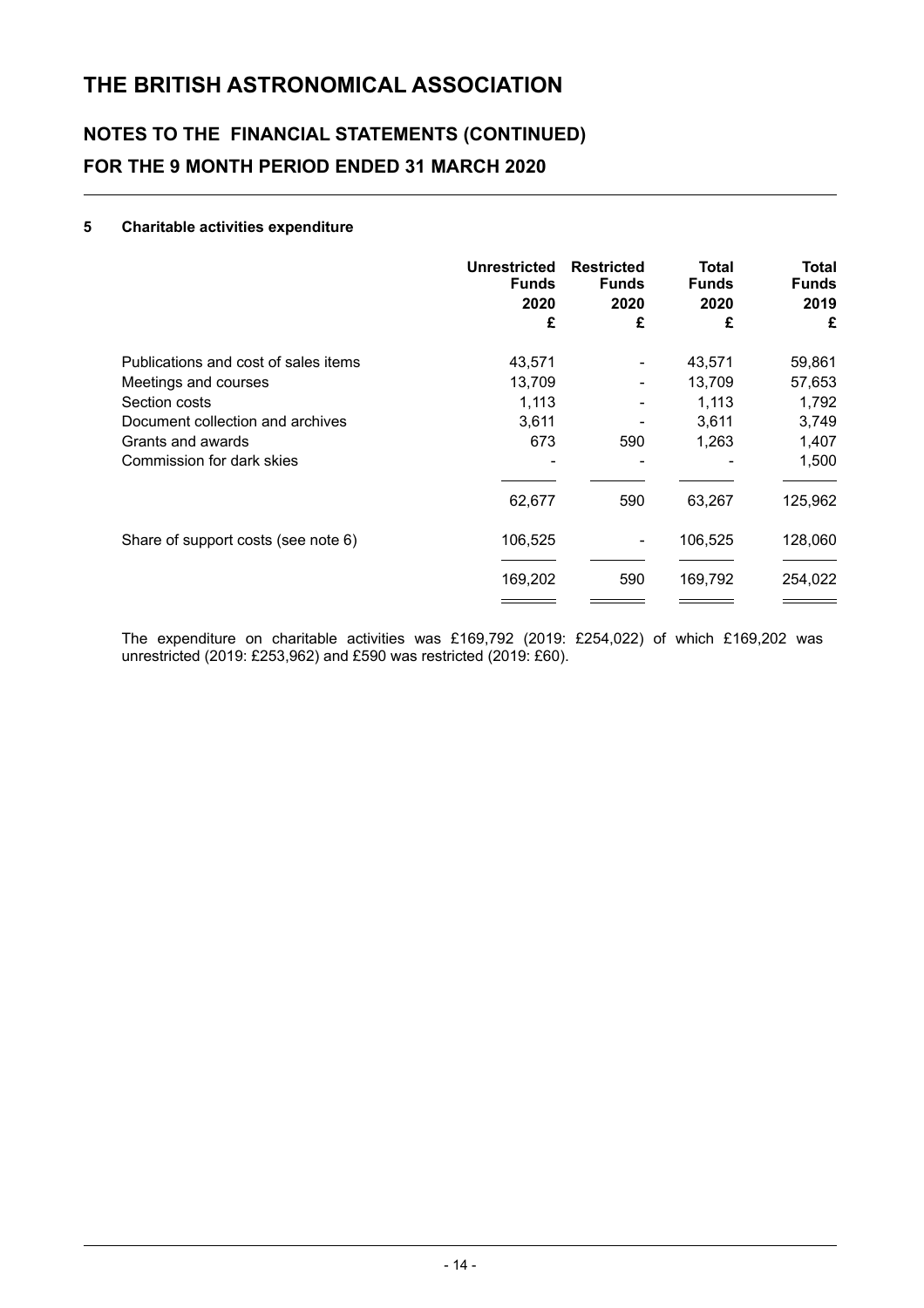### **NOTES TO THE FINANCIAL STATEMENTS (CONTINUED) FOR THE 9 MONTH PERIOD ENDED 31 MARCH 2020**

#### **6 Support costs**

|                                          |        | <b>Support Governance</b> |         |         |
|------------------------------------------|--------|---------------------------|---------|---------|
|                                          | costs  | costs                     | 2020    | 2019    |
|                                          | £      | £                         | £       | £       |
| Salaries and wages                       | 34,965 |                           | 34,965  | 43,976  |
| Employers national insurance             | 380    |                           | 380     | 237     |
| Professional fees                        |        | 8,097                     | 8,097   | 2,144   |
| IT and data base costs                   | 8,417  |                           | 8,417   | 3,833   |
| Independent examination fees             |        | 3,250                     | 3,250   | 3,155   |
| Accountancy fees to independent examiner |        | 7,900                     | 7,900   | 7,435   |
| Telephone, printing and stationery       | 3,442  |                           | 3,442   | 7,369   |
| Members promotion                        | 1,068  |                           | 1,068   | 1,585   |
| Trustees and Council members expenses    | 3,101  |                           | 3,101   | 3,501   |
| Election costs                           | 1,741  |                           | 1,741   | 1,729   |
| Bank charges                             | 1,907  |                           | 1,907   | 2,175   |
| Depreciation                             | 892    |                           | 892     | 1,147   |
| Pension costs                            | 1,674  |                           | 1,674   | 1,997   |
| Premises costs (including insurance)     | 28,001 |                           | 28,001  | 52,368  |
| Instruments storage and removal costs    | 1,497  |                           | 1,497   | 1,300   |
| Profit on disposal of instruments        |        |                           |         | (5,976) |
| Sundry costs                             | 193    |                           | 193     | 85      |
|                                          | 87,278 | 19,247                    | 106,525 | 128,060 |
| Analysed between                         |        |                           |         |         |
| Charitable activities                    | 87,278 | 19,247                    | 106,525 | 128,060 |
|                                          |        |                           |         |         |

#### **7 Employees and Trustees**

| <b>Employment costs</b> | <b>Unrestricted</b><br><b>Funds</b><br>2020<br>£ | <b>Restricted</b><br><b>Funds</b><br>2020<br>£ | <b>Total</b><br><b>Funds</b><br>2020<br>£ | <b>Total</b><br><b>Funds</b><br>2019<br>£ |
|-------------------------|--------------------------------------------------|------------------------------------------------|-------------------------------------------|-------------------------------------------|
| Wages and salaries      | 34,965                                           | ٠                                              | 34,965                                    | 43,976                                    |
| Social security costs   | 380                                              | ۰                                              | 380                                       | 237                                       |
| Other pension costs     | 1,674                                            | ٠                                              | 1,674                                     | 1,997                                     |
|                         | 37,019                                           | ٠                                              | 37,019                                    | 46,210                                    |

The average number of employees in the period was 3 (2019: 3).

No employee received emoluments exceeding £60,000 during the current period or prior year.

No Trustees (who are the key management personnel of the entity) received any remuneration or benefits from employment with the charity.

A total of £1,058 (2019: £1,524) was reimbursed to 5 (2019: 5) Trustees to cover travel expenses incurred on behalf of the charity.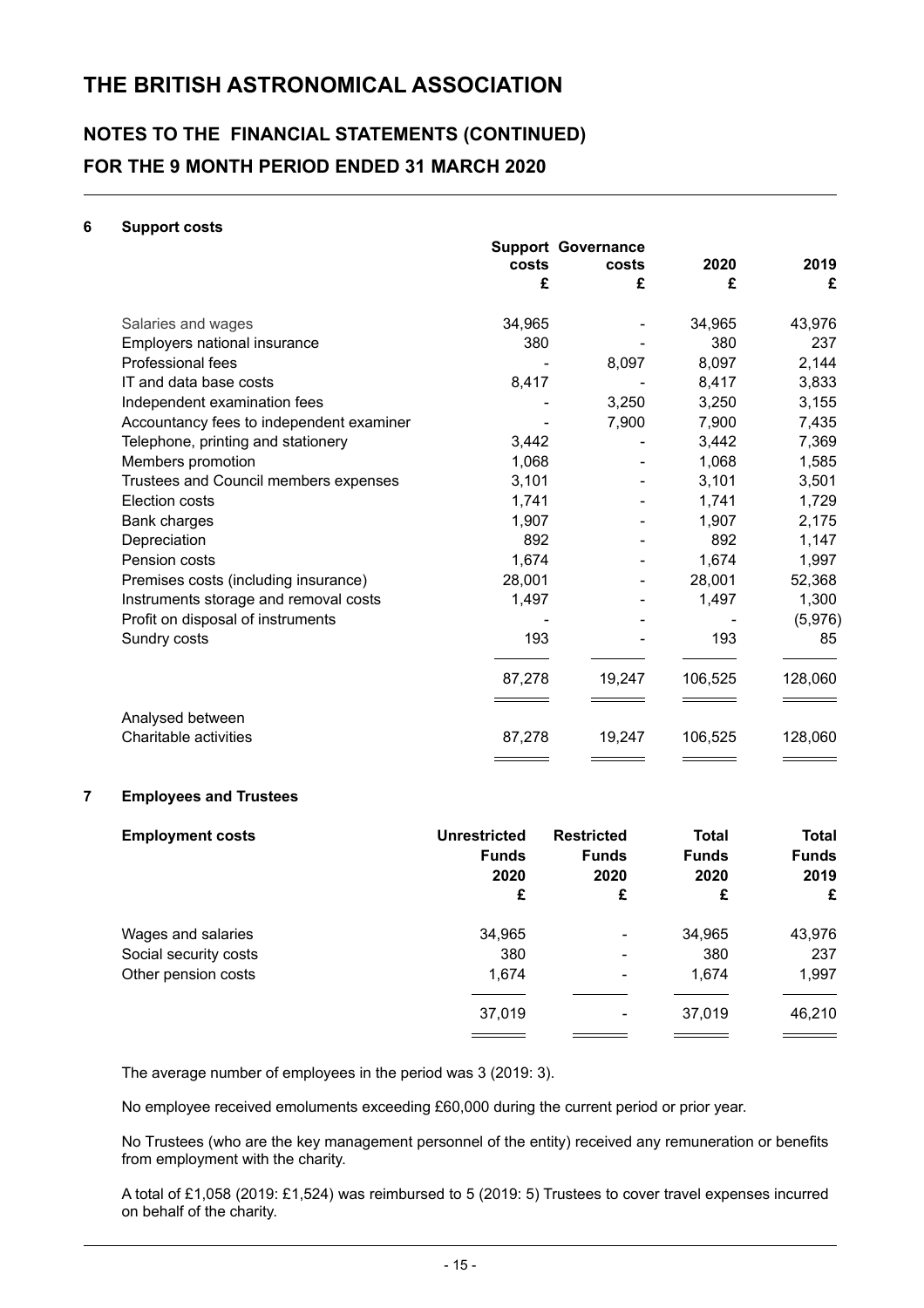# **NOTES TO THE FINANCIAL STATEMENTS (CONTINUED) FOR THE 9 MONTH PERIOD ENDED 31 MARCH 2020**

### **8 Net (losses)/gains on investments**

|                                                           | 2020<br>£     | 2019<br>£         |
|-----------------------------------------------------------|---------------|-------------------|
| Revaluation of investments<br>Loss on sale of investments | (83,002)<br>۰ | 82,719<br>(2,098) |
|                                                           |               |                   |
|                                                           | (83,002)      | 80,621            |
|                                                           |               |                   |

#### **9 Tangible fixed assets - for charity's own use**

|                                    | <b>Fixtures, fittings and</b><br><b>instruments</b> |
|------------------------------------|-----------------------------------------------------|
| <b>Cost or valuation</b>           | £                                                   |
| At 1 July 2019                     | 90,176                                              |
| Additions                          | 2,341                                               |
| At 31 March 2020                   | 92,517                                              |
| <b>Depreciation and impairment</b> |                                                     |
| At 1 July 2019                     | 64,153                                              |
| Depreciation charged in the period | 892                                                 |
| At 31 March 2020                   | 65,045                                              |
| <b>Carrying amount</b>             |                                                     |
| At 31 March 2020                   | 27,472                                              |
|                                    |                                                     |
| At 30 June 2019                    | 26,023                                              |

The Instrument Collection is included within the above at a revalued cost of £22,294 (2019: £22,294). This valuation was finalised in May 2018 by Dr Richard J. McKim, BAA Archivist, Curator of Instruments and Director of the Mars section.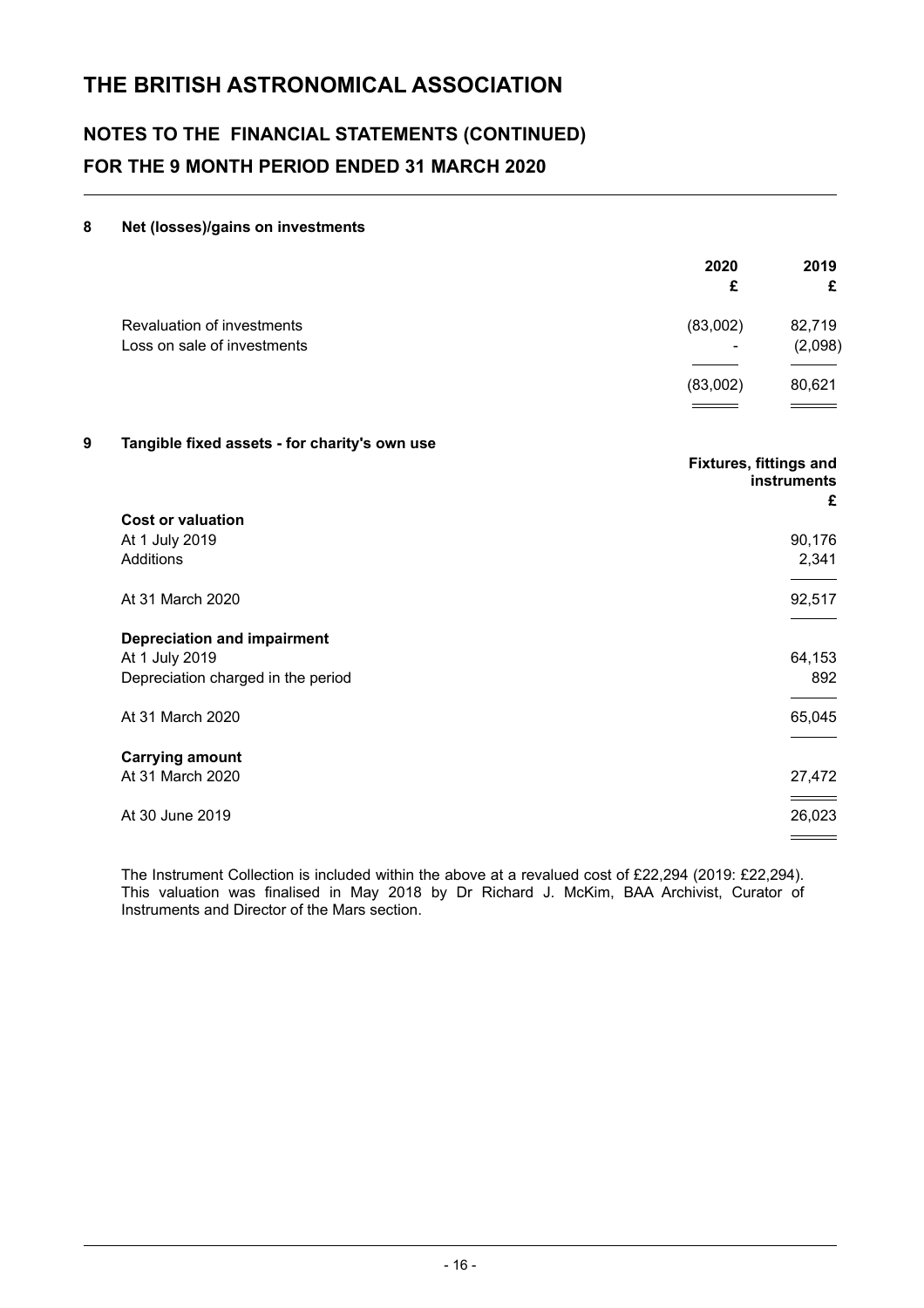# **NOTES TO THE FINANCIAL STATEMENTS (CONTINUED) FOR THE 9 MONTH PERIOD ENDED 31 MARCH 2020**

#### **10 Fixed asset investments**

|    |                                                |           | <b>Listed</b><br>investments<br>£ |
|----|------------------------------------------------|-----------|-----------------------------------|
|    | <b>Cost or valuation</b>                       |           |                                   |
|    | At 1 July 2019<br>Additions                    |           | 799,256<br>300,037                |
|    | Valuation changes                              |           | (83,002)                          |
|    | At 31 March 2020                               |           | 1,016,291                         |
|    | <b>Carrying amount</b><br>At 31 March 2020     |           |                                   |
|    |                                                |           | 1,016,291                         |
|    | At 30 June 2019                                |           | 799,256                           |
| 11 | <b>Debtors</b>                                 |           |                                   |
|    | Amounts falling due within one year:           | 2020<br>£ | 2019<br>£                         |
|    | Other debtors                                  | 241       | 4,462                             |
|    | Prepayments and accrued income                 | 5,530     | 74,473                            |
|    |                                                | 5,771     | 78,935                            |
|    |                                                | 2020      | 2019                              |
|    | Amounts falling due after more than one year:  | £         | £                                 |
|    | Prepayments and accrued income                 | 6,213     |                                   |
|    | <b>Total debtors</b>                           | 11,984    | 78,935                            |
|    |                                                |           |                                   |
| 12 | Creditors: amounts falling due within one year | 2020      | 2019                              |
|    |                                                | £         | £                                 |
|    | Trade creditors                                | 22,978    | 18,355                            |
|    | Other taxation and social security             | 3,277     | 568                               |
|    | Accruals and deferred income                   | 19,600    | 12,990                            |
|    |                                                | 45,855    | 31,913                            |
|    |                                                |           |                                   |

In the period there was deferred income of £nil (2019: £1,283). The deferred income arose from income received in relation to meetings held within twelve months of the period end and therefore deferred to the accounting period in which they took place.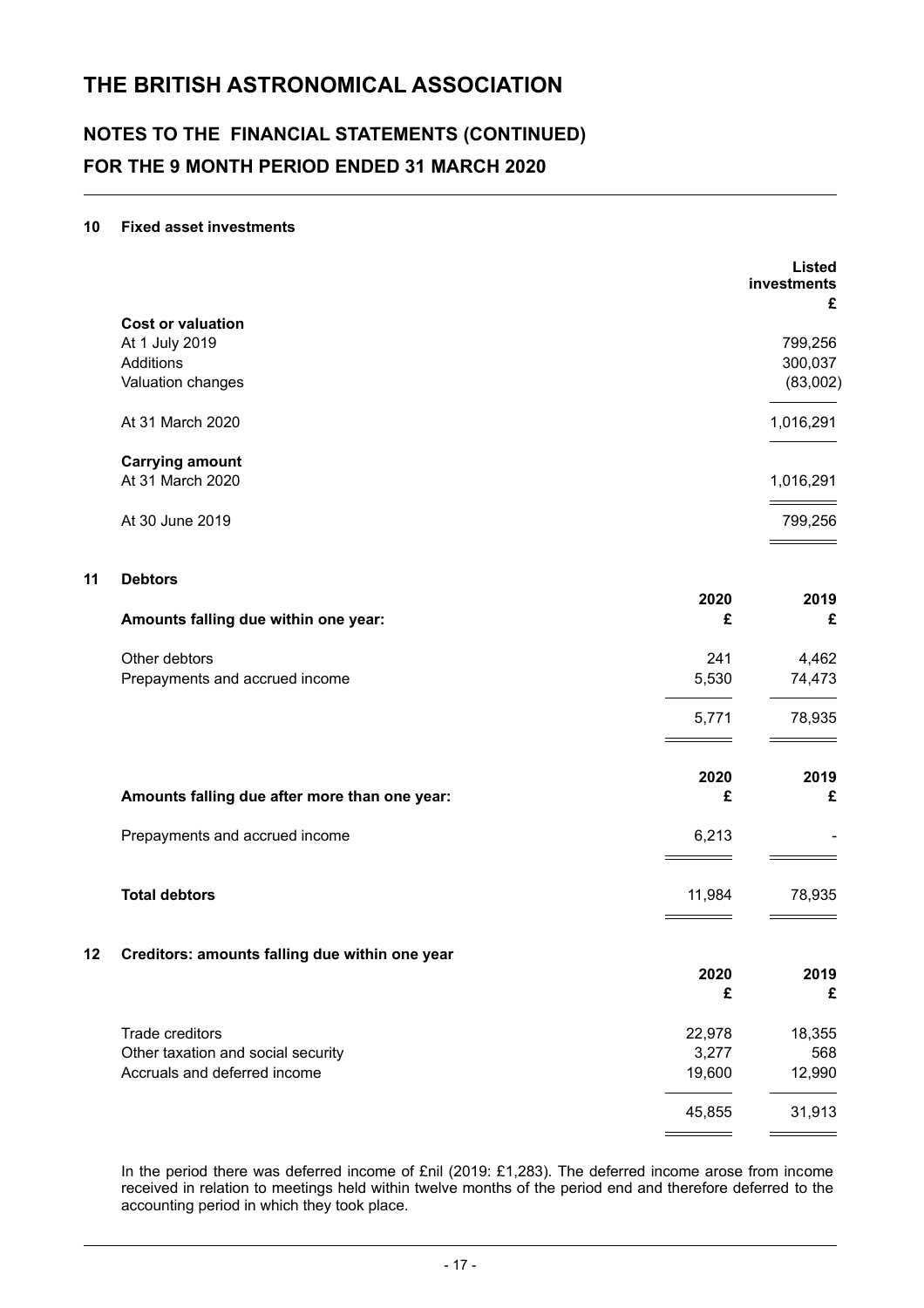# **NOTES TO THE FINANCIAL STATEMENTS (CONTINUED) FOR THE 9 MONTH PERIOD ENDED 31 MARCH 2020**

| 13 | <b>Financial instruments</b>              | 2020      | 2019    |
|----|-------------------------------------------|-----------|---------|
|    | Carrying amount of financial assets       |           |         |
|    | Equity instruments measured at fair value | 1.016.291 | 799.256 |

#### **14 Funds**

|                           | <b>Balance at 1</b><br><b>July 2019</b> |         | Income Expenditure Revaluations, Balance at 31 | gains and<br><b>losses</b>                                                                       | <b>March 2020</b> |
|---------------------------|-----------------------------------------|---------|------------------------------------------------|--------------------------------------------------------------------------------------------------|-------------------|
|                           | £                                       | £       | £                                              | £                                                                                                | £                 |
| <b>Restricted funds</b>   | 8,029                                   | (100)   | (590)                                          |                                                                                                  | 7,339             |
| <b>Unrestricted funds</b> | 1,535,060                               | 118,446 | (169, 202)                                     | (83,002)                                                                                         | 1,401,302         |
|                           | 1,543,089                               | 118,346 | (169, 792)                                     | (83,002)                                                                                         | 1,408,641         |
|                           | <b>Balance at 1</b><br><b>July 2018</b> |         |                                                | Income Expenditure Revaluations, Balance at 30<br><b>June 2019</b><br>gains and<br><b>losses</b> |                   |
|                           | £                                       | £       | £                                              | £                                                                                                | £                 |
| <b>Restricted funds</b>   | 8,164                                   | (75)    | (60)                                           |                                                                                                  | 8,029             |
| <b>Unrestricted funds</b> | 1,138,060                               | 570,341 | (253, 962)                                     | 80,621                                                                                           | 1,535,060         |
|                           | 1,146,224                               | 570,266 | (254, 022)                                     | 80,621                                                                                           | 1,543,089         |

The Bequest Fund continues to be utilised to cover expenditure incurred that meets the terms of the restriction specified by the individual when they granted their bequest.